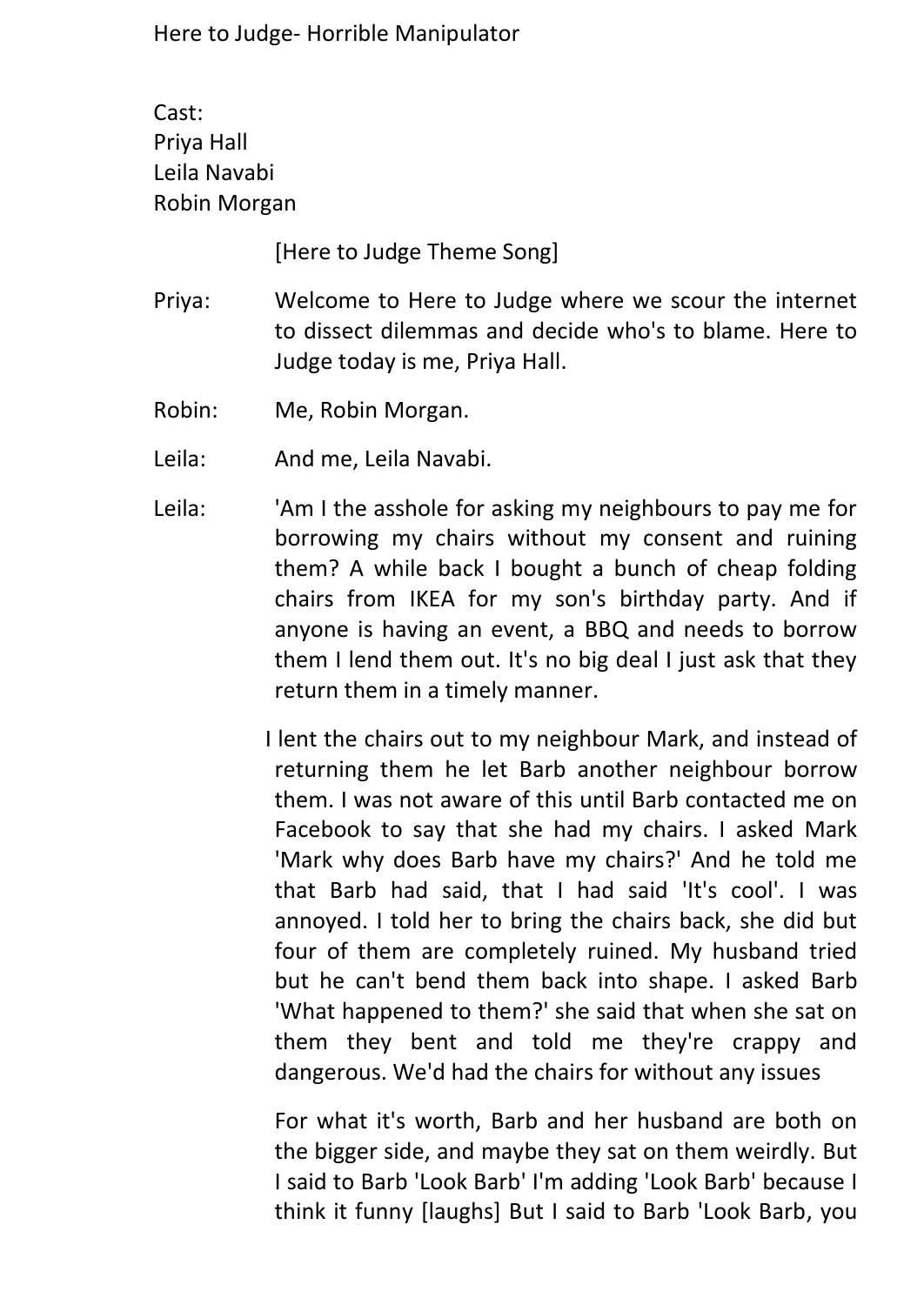didn't even ask me to borrow them, you lied to Mark'. Barb was like 'Oh come on, you let everyone borrow them, it's no big deal they are just cheap chairs.' And I was like, 'OK for the ones you guys bent give me £15 each'. Barb has refused saying 'That's messed up' and saying I should have had chairs that can support full bodied adults. I didn't let it go and she begrudgingly sent the money over. Am I the asshole though? I get these are crappy chairs but she borrowed them without my consent and we're not even friends.'

- Priya: This woman hates Barb.
- Robin: Oh yeah.
- Priya: And Barb doesn't sound like a lot of fun but his woman fucking hates Barb [laughs].
- Robin: Do you think it's a woman?
- Priya: Oh I don't know, I assumed.
- Leila: No she didn't say she was a woman as well.
- Robin: That's interesting, I assumed it was a dude.
- Leila: Really?
- Priya: Because only men can purchase chairs?
- Robin: Exactly. There was no line saying 'I asked my husband permission to buy chairs'. You know? There was no line for that. But that's interesting.
- Leila: I don't know but whoever it is hates Barb so much.
- Robin: They mentioned that their husband can't put the chairs back together and if we're assuming that it's a het relationship then maybe it is a woman.
- Leila: Yeah this is a het relationship. No queer person is as pressed about chairs, let me tell you now. And certainly not about bent things.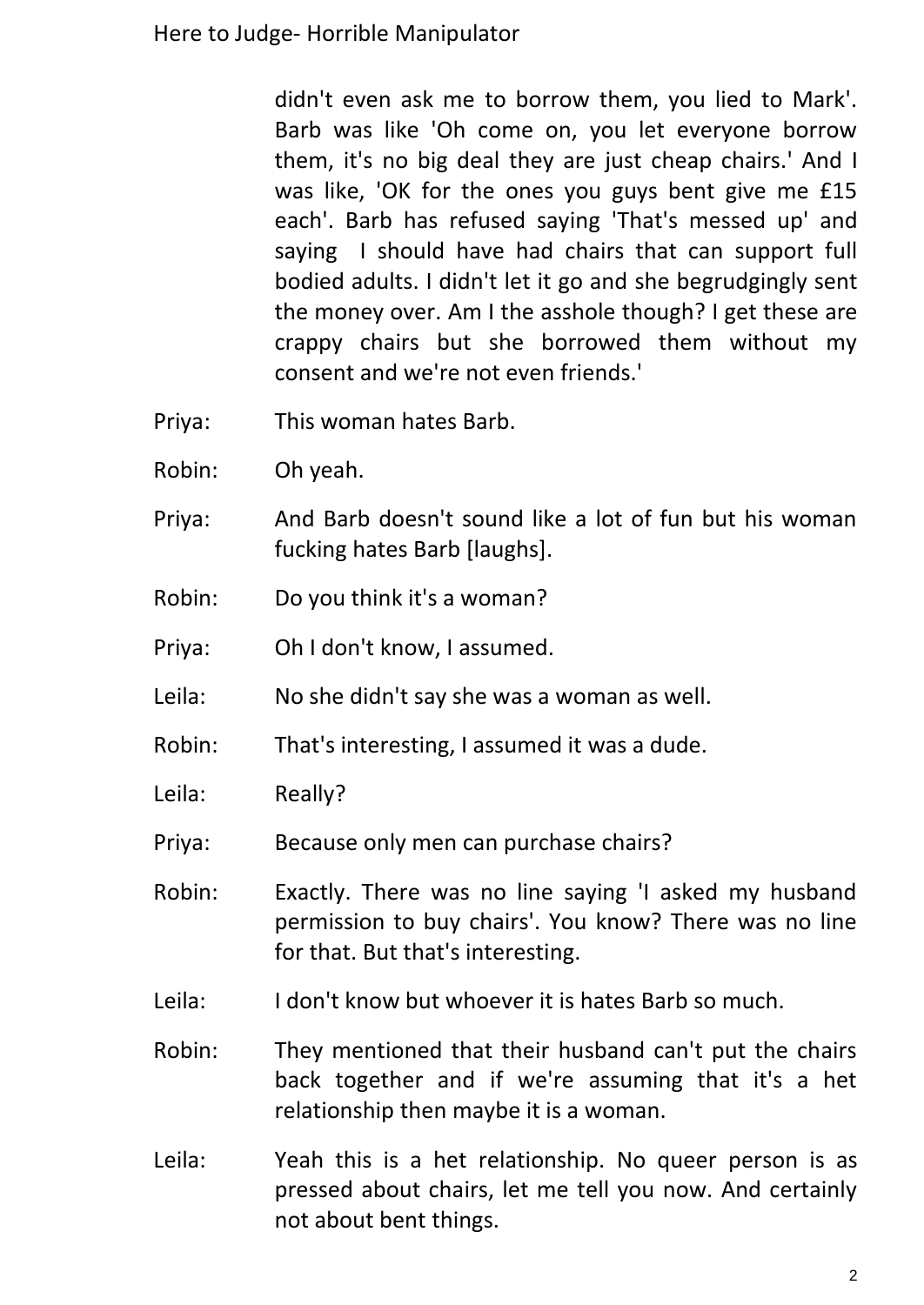Robin: They've got bigger issues at play.

- Leila: Yeah exactly and they wouldn't be using the word bent to describe a chair, that's too triggering.
- Robin: Barb is the best name for somebody in this.
- Leila: I know isn't it?
- Priya: Yeah Barb is well suited to this story.
- Robin: Yeah it feels like a storyline in Malcolm in the Middle, it feels like that kind of thing, Barb in the Middle.
- Leila: What's Barb short for? Barbara?
- Priya: Barbara.
- Robin: Barbara.
- Leila: I've not met a Barbara in recent times. I can't say I've ever met a Barbara.
- Priya: I feel like I've known a lot of Barbara in my times.
- Leila: You have? Oh wow.
- Priya: Yeah. But like old people, I've never met a young Barbara.
- Leila: Imagine little baby Barbara?
- Robin: Baby Babs.
- Priya: Little baby Bab.
- Leila: I actually love that, I that is such a good name.
- Robin: Baby Babs yeah.
- Leila: Everyone should just call their little children Barbara. Babs. Baby Babs.
- Priya: It's Babs, then Barb as middle-age and then Barbara as an old lady.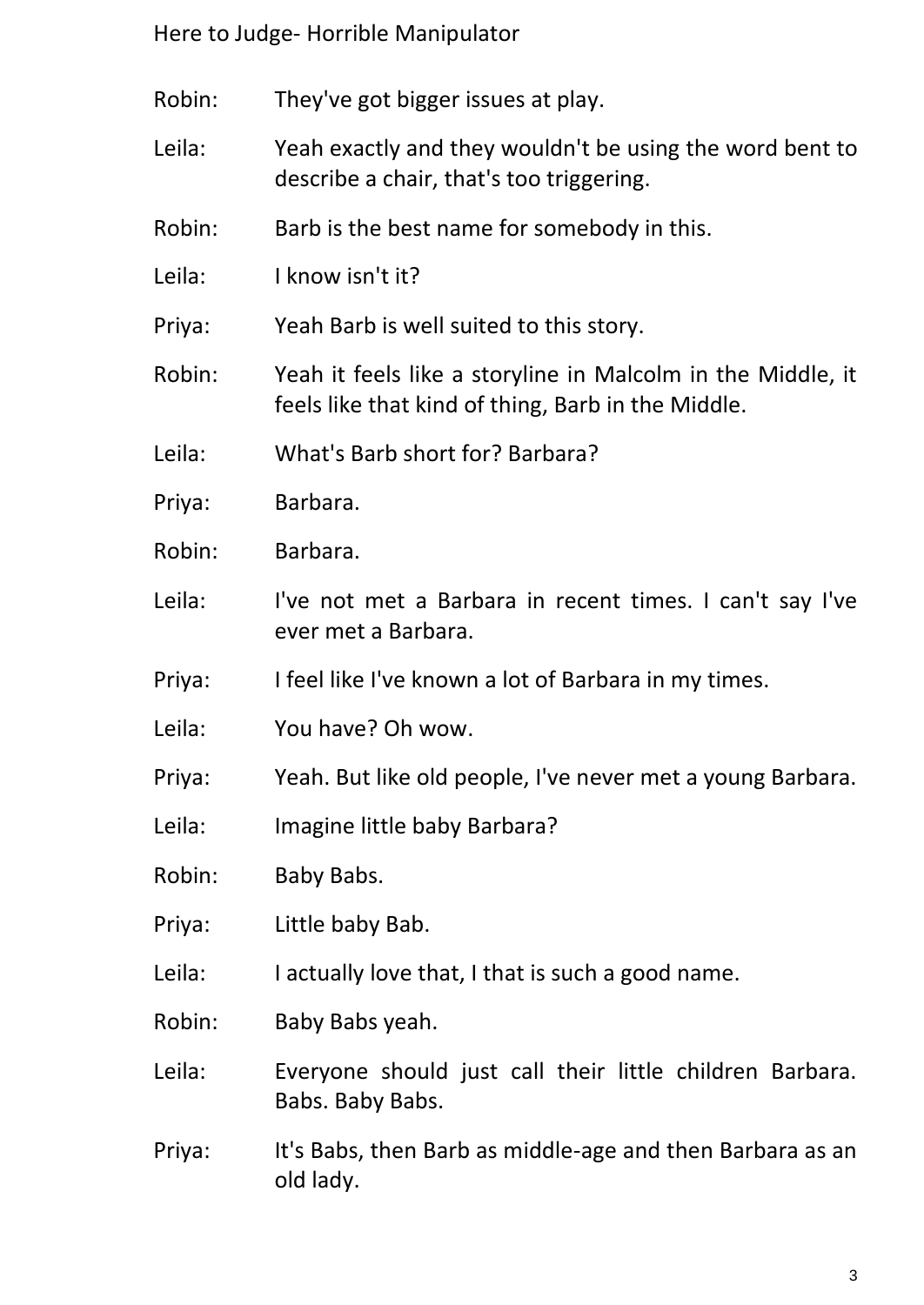| Leila: | Yeah.                                                 |
|--------|-------------------------------------------------------|
| Robin: | Yeah.                                                 |
| Priya: | Right?                                                |
| Robin: | Give your children cups of tea and call them Barbara. |
| Leila: | Yeah [laughs]                                         |
| Robin: | That's our new parental advice.                       |

Leila: I absolutely agree. Let me look back at this. So she bought them for her son's birthday party?

- Robin: Yeah.
- Priya: Yeah she keeps saying how cheap they are but she's charging them £15 per chair which feels, I mean I don't buy chairs, I don't think I've ever bought a chair.
- Leila: How much are chairs? I actually have no idea how much.
- Priya: No clue.
- Robin: Like a folding chair, I reckon you get sort of a cheap folding garden chair for 7 quid? 8 quid?
- Leila: I've got a chair here that I could show you that I bought from Argos for £7 if that's of any help. I'll get Kitty to get it.
- Robin: Yeah. I think that's about it.
- Leila: Kitty, can you bring the foldaway chair here?

Robin: We should give Kitty a credit on the end of the podcast. Chair handler.

- Leila: Go on, please. So this is the chair.
- Priya: Yeah that's the kind of chair I was expecting.
- Robin: Oh yeah that's a classic £7 chair.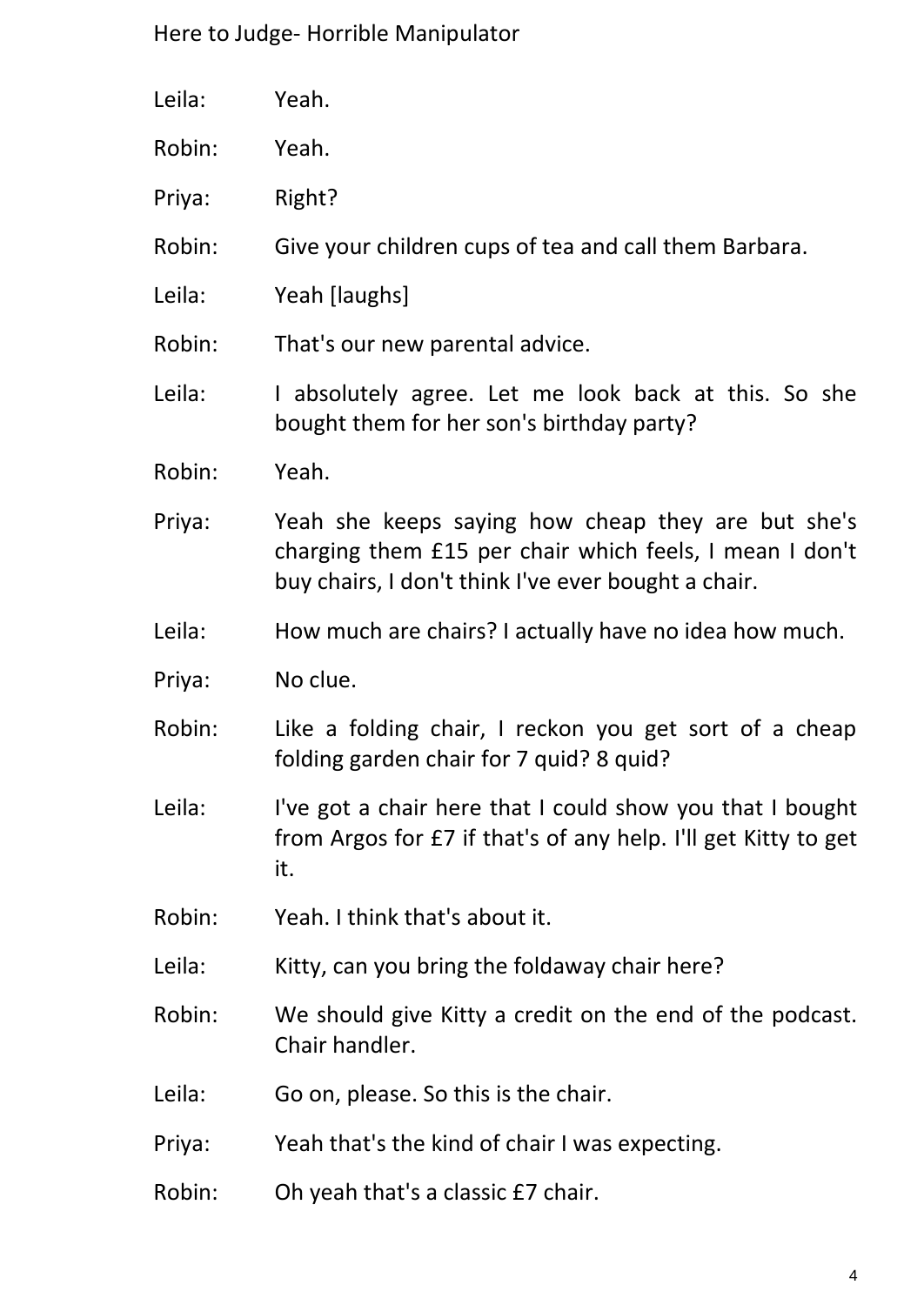- Leila: Like it's ugly, it's just got like a white bottom.
- Robin: But that's also quite sort of like WWF Wrestling smash over the head chair isn't it?
- Priya: Yeah, yeah, yeah.
- Leila: Yeah it is isn't it? Thank you very much.
- Kitty: You're welcome.

Robin: Round of applause for Kitty.

[Applause]

- Leila: Hooray.
- Priya: It's school dinner hall chairs is what I'm picturing. Because she's got so many of them that she can host a party with all of them.
- Robin: Yeah they're stackable.
- Priya: And they are not £15 each. She's scamming Barb.
- Leila: Have you ever been to Jump in Cardiff when you were little?
- Robin: What's Jump?
- Priya: The trampoline place?
- Leila: Not it's like a soft play kids thing.
- Priya: Oh no.
- Leila: Oh no.
- Priya: We had Scallywags.
- Leila: Oh I remember Scallywags.
- Robin: Scallywags was that Charlie Chalk's, was that the same thing?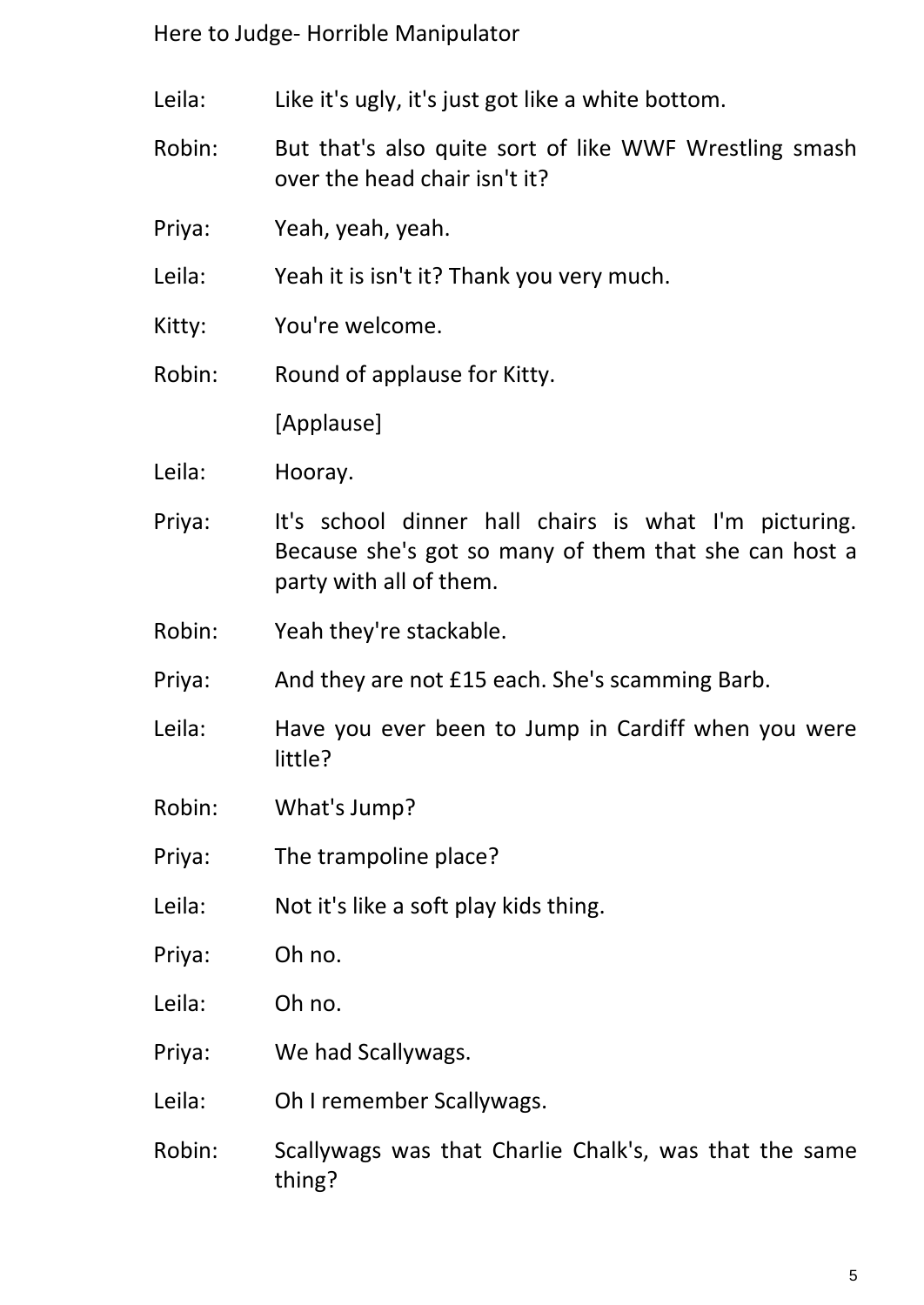- Priya: Yeah so we had a Charlie Chalk's and a Scallywags in Caerphilly. Scallywags I would say was more dangerous and whenever anyone went through the spider web which was just rubber webbing got their hair stuck in it.
- Robin: The spider web! And also I'm sure like a kid broke his neck or something because it was basically just black tape.
- Priya: So many rumours.
- Robin: It's so dangerous.
- Leila: Do you remember Play Time Palace anyone?
- Robin: Oh.
- Leila: It used to be behind the Tesco.
- Robin: That rings a bell.
- Leila: They closed it down when I was about five I think.
- Robin: My parents would never have let me go to those places.
- Leila: Why?
- Priya: No? Whacky Warehouse?
- Robin: Yeah like I would have gone to them for a birthday party, but we never would have gone there as a family.
- Leila: Oh yeah.
- Priya: Oh yeah I think I only went for parties. No one was taking their kids there of like a Wednesday afternoon.
- Leila: Who takes their kids to soft play? Yeah imagine.
- Priya: Who likes their kid that much?
- Leila: Wait, do you do that with your children Robin?
- Robin: Um? Yeah I used to take my kids to soft play like as a Saturday morning thing, before the plague.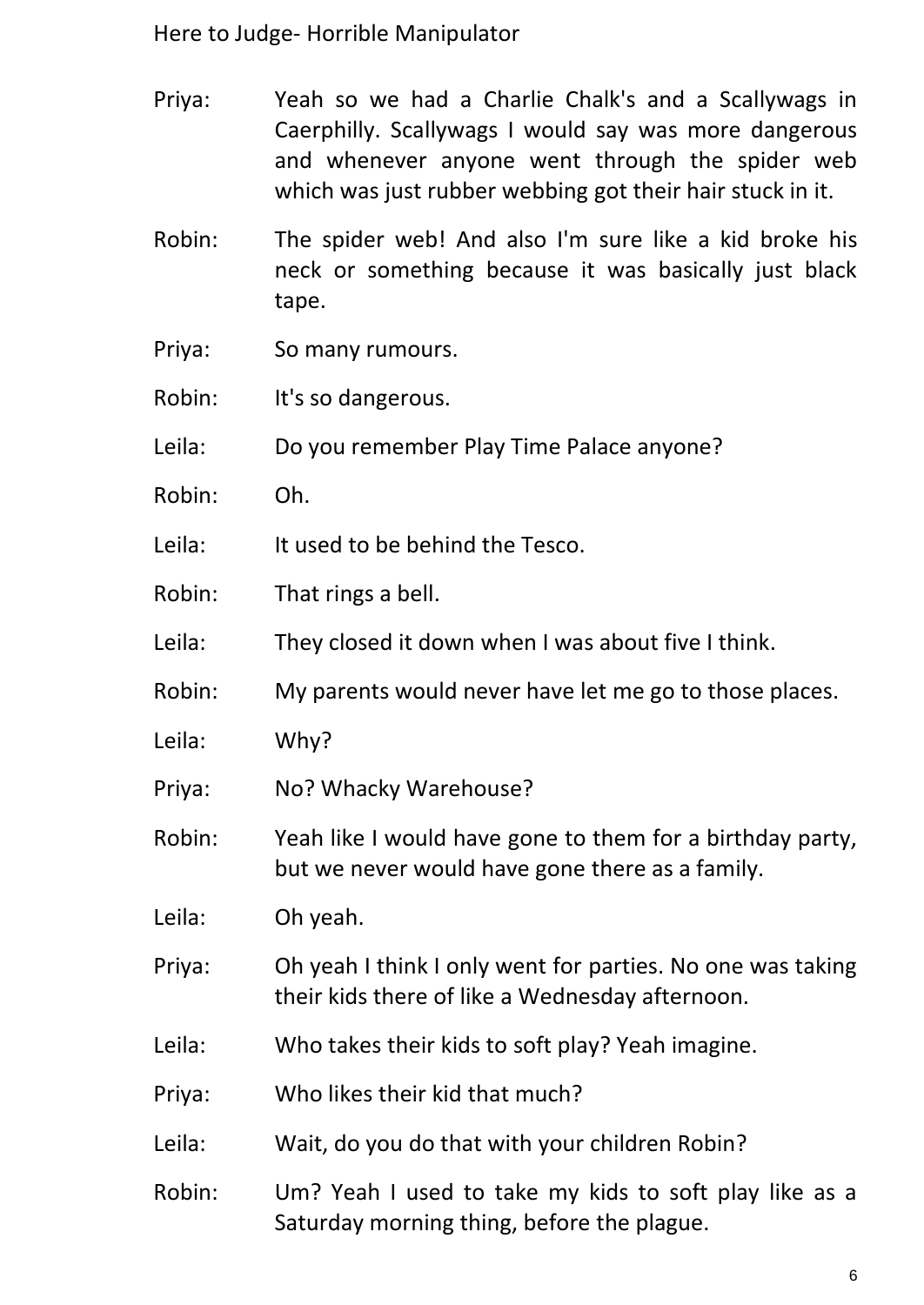- Priya: Aww that's sweet.
- Leila: Aww that is very nice.
- Robin: Just throw them down Scallywags, good luck.
- Leila: Yeah, yeah, yeah [laughs].
- Robin: Godspeed.

Priya: May the odds be ever in your favour.

- Robin: Yeah [laughs] I'll be in the corridor on my phone thank you very much.
- Leila: I know what you mean about, maybe they're like children's chairs though? If it's for her son's birthday party?
- Robin: How old is the son?
- Priya: I don't know why but I pictured here son being in his teens and I don't know what I made that assumption.
- Leila: Did you?
- Robin: Yeah.
- Priya: I think the name Barb threw me off age wise.
- Leila: Right.
- Robin: Yeah. And who's Mark? So yeah Mark is a younger neighbour. They can give the chairs to Mark, Mark's not going to do anything weird with it, it's Mark. But Mark gives it to Barb, come on. What it is? Like a WI meeting?
- Priya: And Barb lies to get them.
- Robin: Barb is a fuckin' liar!
- Leila: Right this person fancies Mark.
- Robin: Sure. Sure.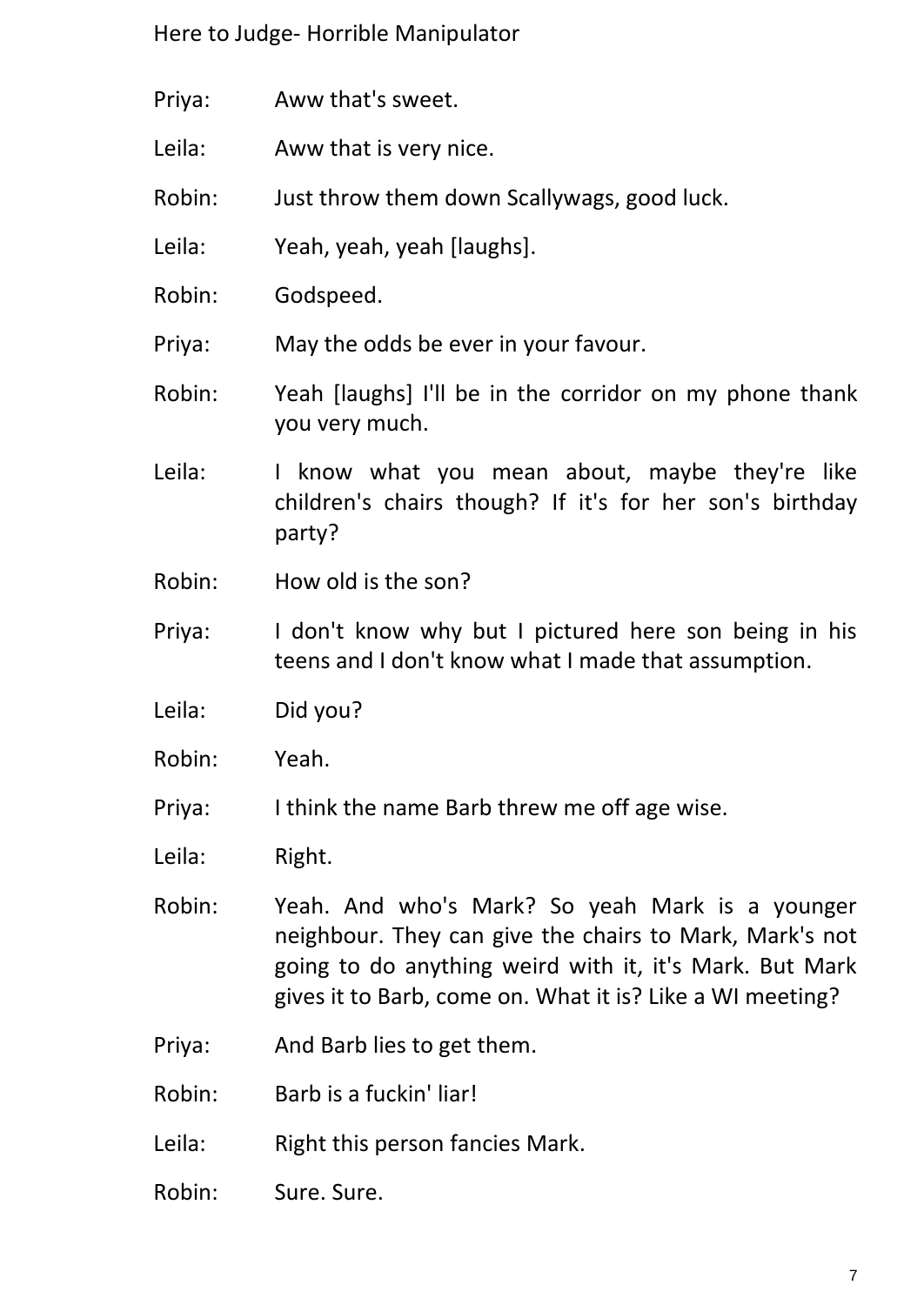- Leila: Look, I think it's all a lie and she's probably not lent chairs before. She's got these chairs and Mark has said, what's her name? Shall we give her a name? Susan. Mark's been like 'Susan darling'.
- Robin: That's my mum's name.

Leila: Oh let's do another name. Um?

- Robin: Kevin, oh that's my dad's name [laughs].
- Leila: [Laughs] Trish. Let's do this 'Tricia darling, I've noticed from when I look into your garden that you've got some lovely foldaway chairs and I would love to borrow them for my swing party tomorrow night, please may I have them?'
- Priya: Mark's an old-timey-dandy.
- Leila: Yeah in my head he's Mr Darcy kind of vibe.
- Priya: Sure.
- Leila: And she's like 'Oh of course Mark Darcy, I'll give you these chairs'. And so she's given them to him and she's like 'I really didn't want to give the chairs away'. Like when someone you fancy in school asks to borrow a pen and you really don't want to fucking give them the pen but you're also like but I fancy you so I'll give you the fucking pen. It's like that.
- Robin: Out of all the mentioning of a swinging party then, I feel like the sexiest thing your brought up was someone who fancied asking to borrow a pen. Because that has just taken me back to sort of high school and the sexual tension involved in that. That is such a weirdly like...
- Leila: 'Let me draw on your hand'. Did you ever have that? 'Let me draw on your hand'.
- Priya: Yes.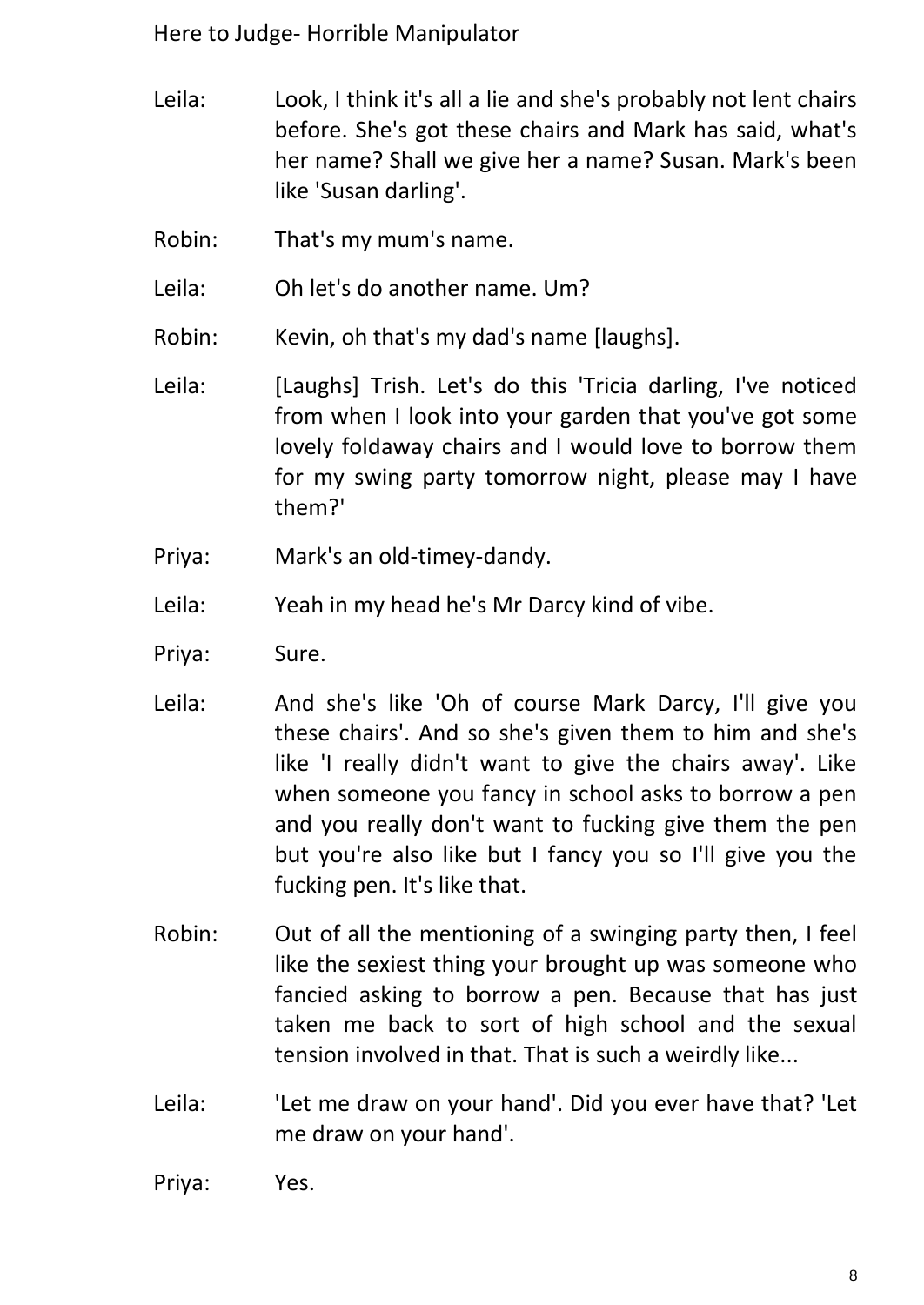- Robin: Honestly that or drawing on someone else's notes or something.
- Priya: Signing your pencil case. Yeah.
- Leila: Oh signing your pencil case yeah.
- Priya: Yeah.
- Robin: Like I broke my arm in Year 9 and a girl that I fancied signing my cast, I was like 'She fucking loves me. She loves me'.
- Leila: [Laughs]
- Priya: It's time!
- Robin: This time I'll break every bone in my body!
- Priya: [Laughs]
- Robin: That stuff is so weird isn't it?
- Leila: Do you remember when you'd have a shirt signed at school? Did you ever do that like when you left?
- Priya: Yeah.
- Leila: I remember when I left school this boy that I thought I fancied signed my boob and I felt nothing. And then I was like, this is interesting.
- Priya: Oh no.
- Leila: Why am I not thrilled about this?
- Robin: Oh that's so interesting! Is that moment?
- Leila: Yeah I was excited in a street cred kind of way.
- Robin: Hmm?
- Leila: But like not in any way I should be when a man you're meant to fancy is touching your tit. I say man, he was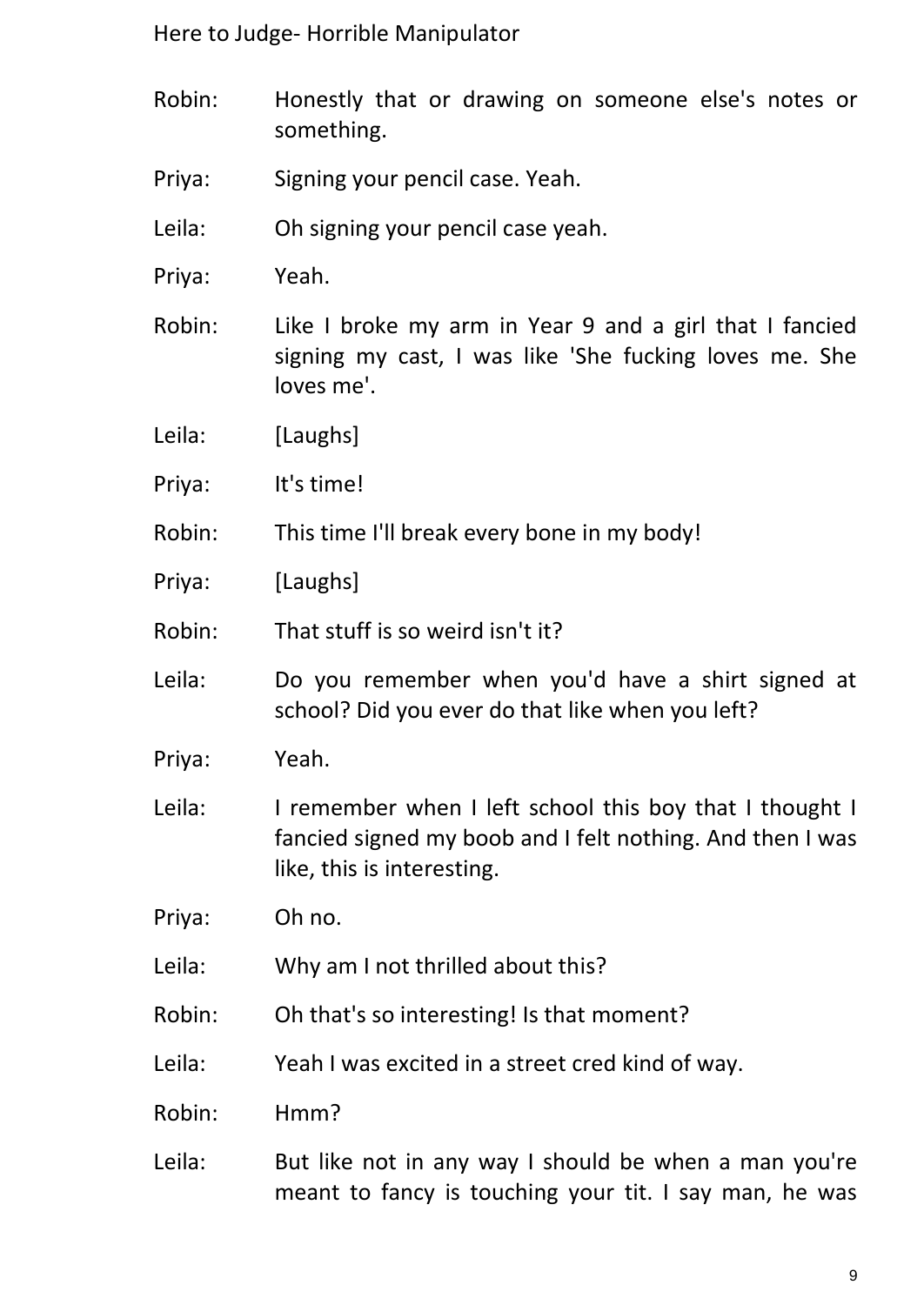probably about 14 at the time I don't know. So I was I, just FYI.

- Robin: 40?
- Leila: 14.
- Robin: Oh 14! Fucking hell. It's like Mr Steven the science teacher.
- Leila: [Laughs] Oh there was always a weird teacher that would sign you in a sign you in a strange place wasn't there? No? Just my school?
- Priya: None of my teachers signed my shirt.
- Leila: Oh yeah they all signed our shirts and it was so weird.
- Robin: Christ!
- Leila: Yeah I didn't like that. I remember one distinctly signing like the little bit of fat under my armpit on my back. Do you know that little bit? Neither of you probably have that. It's just sort of under the back of your arm.
- Priya: By your bra?
- Robin: Is it where your bra strap kind of?
- Leila: By your bra, yeah, yeah, yeah. And I remember him signing it on there and being like ugh, that's a bit disgusting.
- Robin: Ugh! [Laughs]
- Leila: That's gross. What's our conclusion here then lads? Do we have any?
- Priya: I think she should move. I think she's not in the wrong but she should move, she hates Barb. And also this love affair with Mark is never going to work out, he's just using you for your chairs.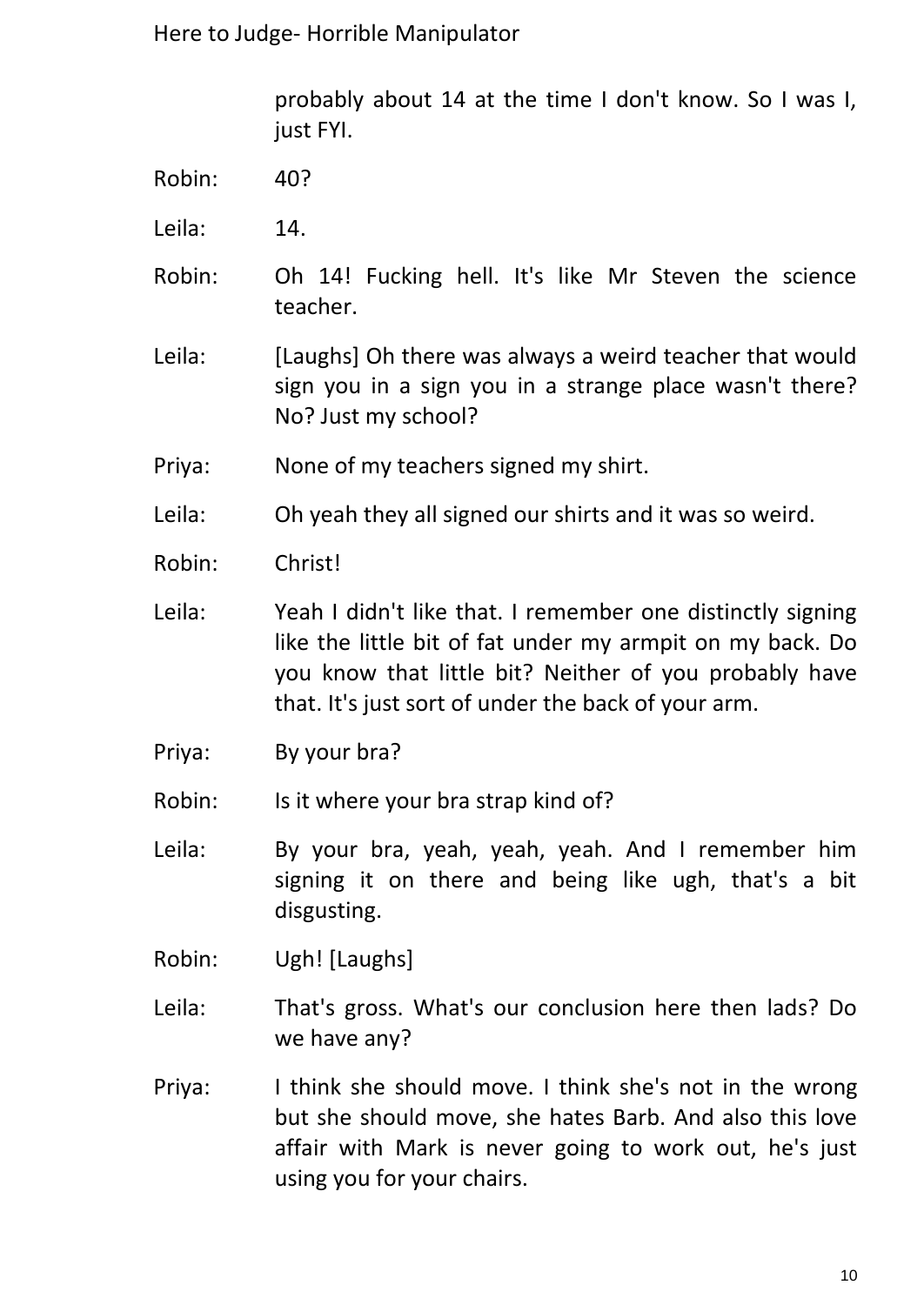- Robin: I don't think the OP is an asshole here. I think that her goodwill has been taken advantage of by various people. She may have overcharged for the chairs but I think also she's earning a bit of profit off it. Do you think the same then? Do you think the OP is fine?
- Leila: Yeah I do, I think she's in the right really but there's a part of me that's like you know, not everything has to be binary [laughs].
- Priya: [Laughs] But what about the format of the show Leila?
- Robin: This is true.
- Leila: Yeah the format of the show yeah. [laughs].
- Priya: For the purposes of this show sometimes it has to be.
- Leila: Yeah absolutely.
- Robin: I'd love you as a judge on Britain's Got Talent, you're like 'I'm just not sure'.
- Leila: It's a maybe from me.
- Robin: Yeah can I put half the X on? Alesha, can I put half the X on?
- Priya: Or just one line.

[Here to Judge- Interim Music]

Priya: OK this one is from Reddit. 'Am I the asshole for thinking my girlfriend is deliberately making me shit cups of tea so I don't ask her to make me one anymore? I, 22, female, have been with my partner 23, female, for over three years now. I think our relationship has an equal division of give and take. I hoover, she washes the dishes, I wash and dry the clothes and so on. At the start of our relationship we also had an equal division of tea making duty I'd say. It's just something we do for each other. Now I think probably because our chores are mostly she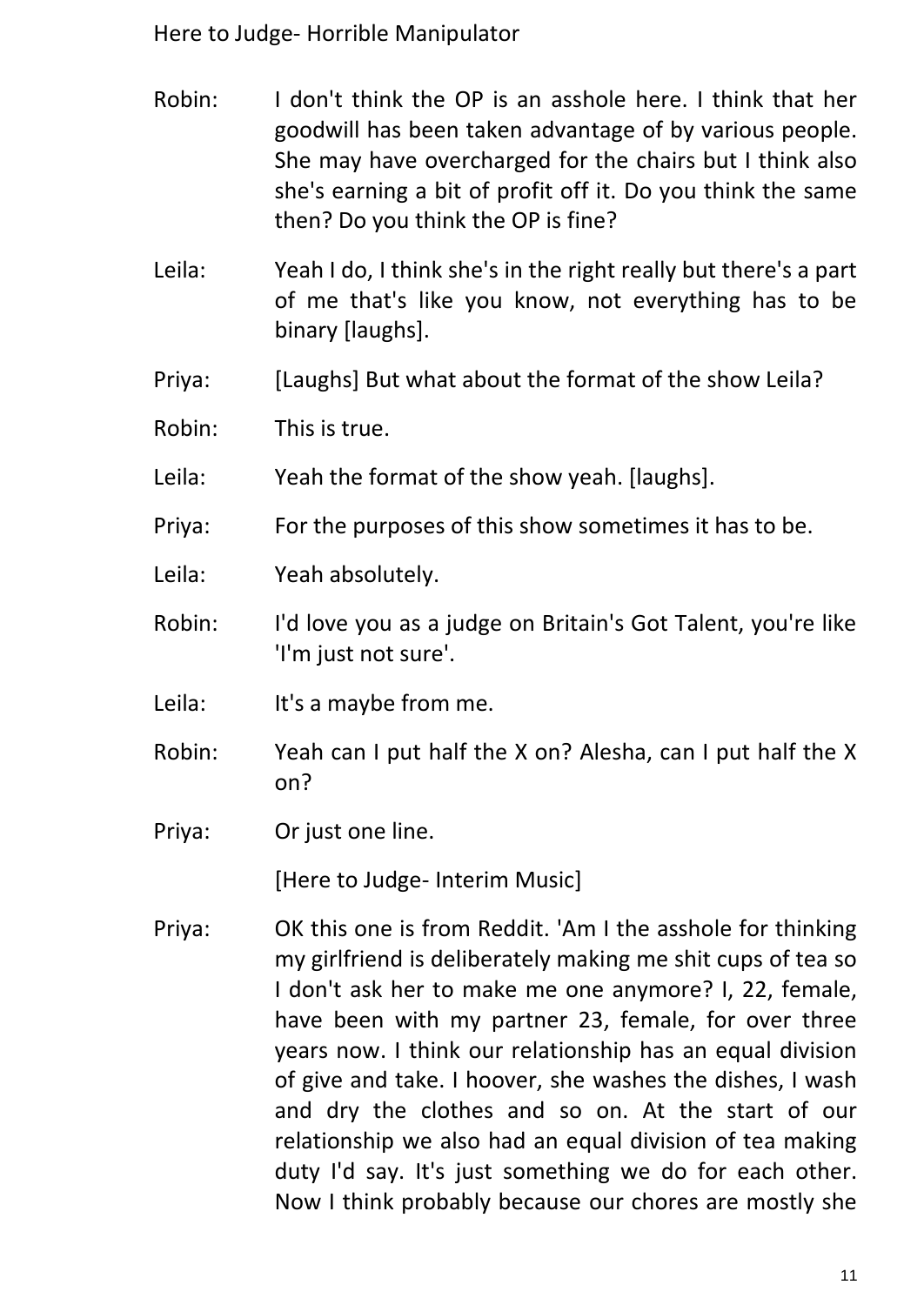doing kitchen stuff and me doing DIY/ living room/ bathroom stuff, she has become the resident cup of tea maker. It's been lovely and fine but recently I've noticed them cups of tea aren't good. They're not milky or strong enough, it's basically hot water. I'm starting to think she's doing this deliberately so I make my own damn tea, which TBH fair, but am I the asshole for thinking it?'

- Robin: Yes.
- Leila: Mm? Yeah.
- Priya: Yeah.
- Robin: 100% yes.
- Priya: She already knows she's got to make her own tea.
- Robin: Yeah my wife, I love more than anyone in the world and she makes awful fucking tea.
- Leila: No.
- Robin: And she'll be the first person to admit it. And then on Monday I was doing some writing and she brought me up a cup of tea and it was so nice that I stopped drinking it and text her straightaway and we've got this sort of injoke of like 12 year relationship conversations, and it's just like the dull shit that you talk about in your long-term relationship. But I just said 'This tea is amazing, oh my god you've really turned a corner'.
- Leila: Do you think she's just realised that she's married to Mock The Week's Robin Morgan?
- Robin: Yeah I think that's it.
- Priya: She has to up her game.
- Leila: She's like, don't leave me, I can make good tea.
- Priya: She's on YouTube tutorials.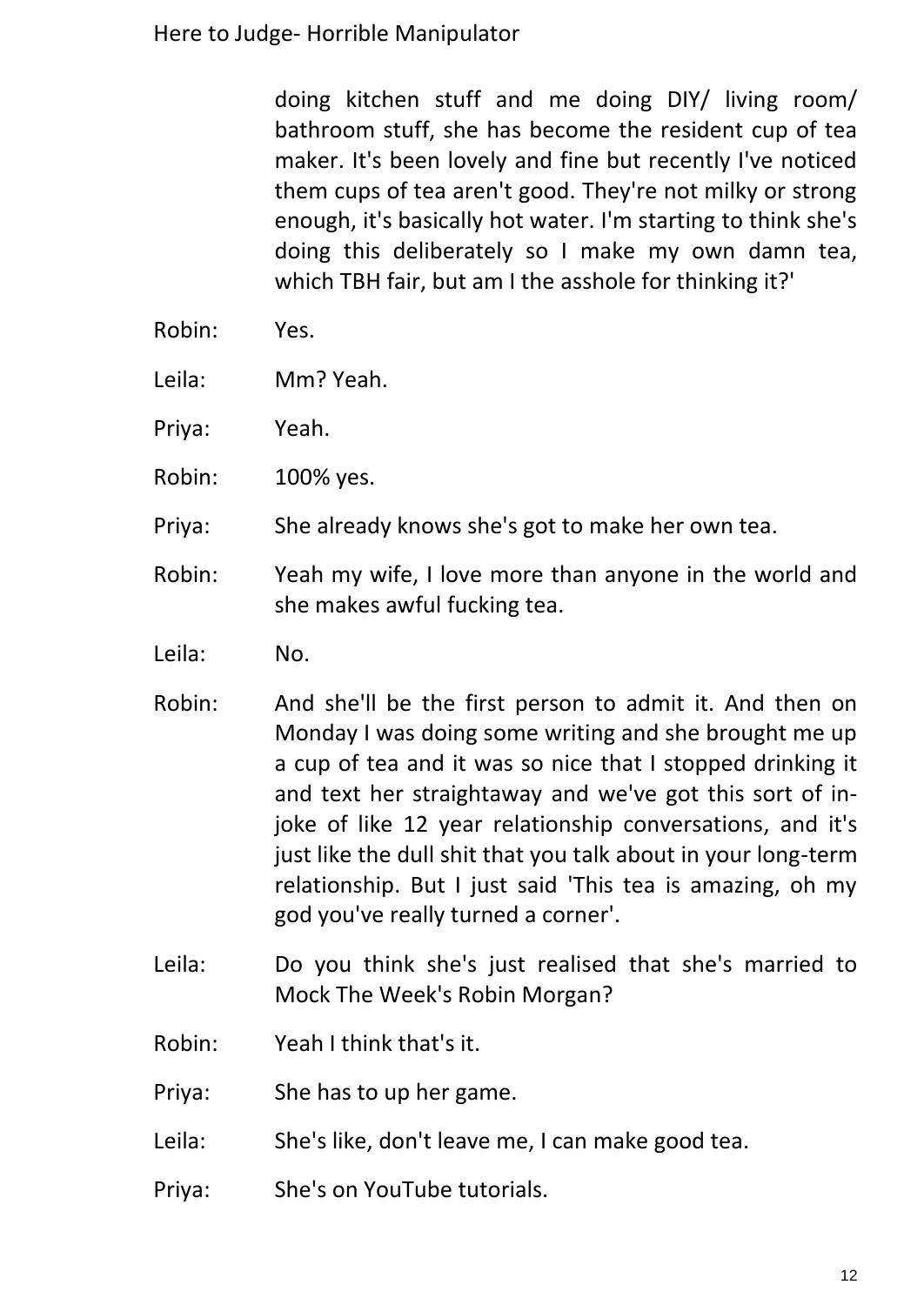Robin: [Laughs] It was the day before Mock recording and I wonder whether she thought I was going to roast her?

Leila: Yeah.

Robin: I was going to call her out on BBC2.

- Leila: I wonder? I don't know, if that's your job is like the tea maker, like do you know what I mean?
- Priya: It sounds like she does more though. She says she does kitchen stuff which is loads of stuff I would say. Right? That's like bins and washing dishes and cooking.
- Robin: I'd say kitchen stuff is more common than any other room.
- Leila: Yeah OP right is doing DIY, living room and bathroom stuff.
- Priya: Just based on the look on your face are you OP?
- Leila: [Laughs hysterically]
- Robin: [Laughs]
- Leila: No?
- Priya: Because the ages seem right.
- Leila: Yeah this is mine, this is me [laughs].
- Robin: Leila is ten years old, don't say that, Leila is so young.
- Priya: She's too young to make her own tea, it's too dangerous.
- Leila: I just genuinely wanted to know, I had the thought the other day. Because they're becoming very shit and I've decided that I needed to put this to a jury and then I thought I'll send this in. But you've both told me I'm an asshole so.
- Robin: Wait is this actually true?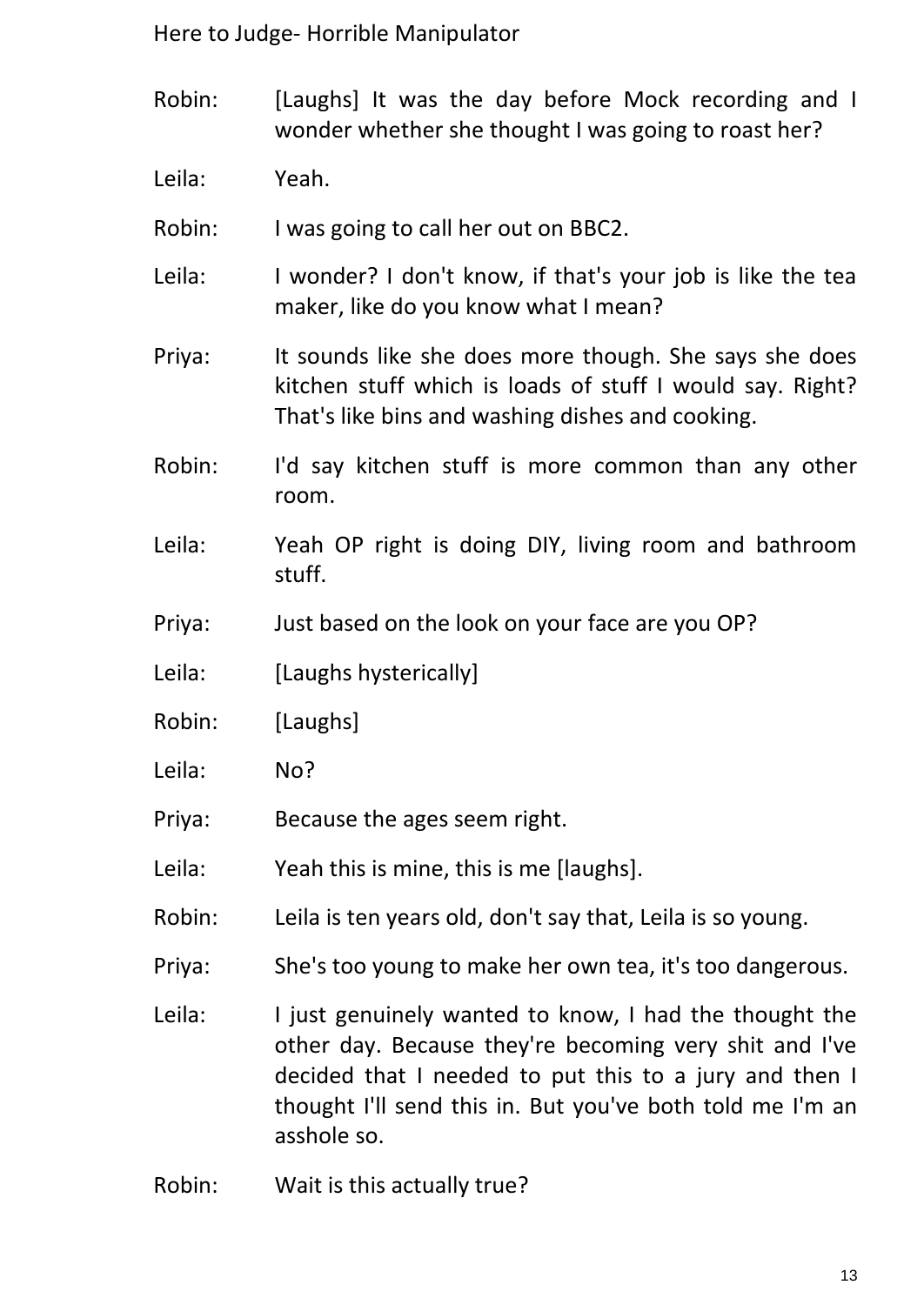| Leila: | Yes.                                                                                                                                                                                       |
|--------|--------------------------------------------------------------------------------------------------------------------------------------------------------------------------------------------|
| Robin: | Is this actually you?                                                                                                                                                                      |
| Leila: | Yes I emailed JoSo, this is mine.                                                                                                                                                          |
| Robin: | Fuck off.                                                                                                                                                                                  |
| Leila: | No.                                                                                                                                                                                        |
| Robin: | Fuck off.                                                                                                                                                                                  |
| Leila: | It's mine, it's mine. Do you think I'm lying?                                                                                                                                              |
| Priya: | She's lying right?                                                                                                                                                                         |
| Leila: | Really [laughs].                                                                                                                                                                           |
| Robin: | No way!                                                                                                                                                                                    |
| Leila: | Yeah it is [laughs].                                                                                                                                                                       |
| Robin: | That's incredible.                                                                                                                                                                         |
| Priya: | And I stand by what I said.                                                                                                                                                                |
| Leila: | Yeah I know [laughs]                                                                                                                                                                       |
| Priya: | Make your own tea.                                                                                                                                                                         |
| Robin: | That's so interesting Priya because you're like 'I stand by<br>it' and I stand by it and I'm like 'I'm so sorry Leila, you're<br>so in the right' [laughs] Instantly sort of going back on |

Priya: Mm-mm [laughs].

myself.

- Leila: But she does everything else [laughs]. I love making mischief, I've made some mischief and that makes me happy.
- Priya: I completely stand by what I said, make your own tea.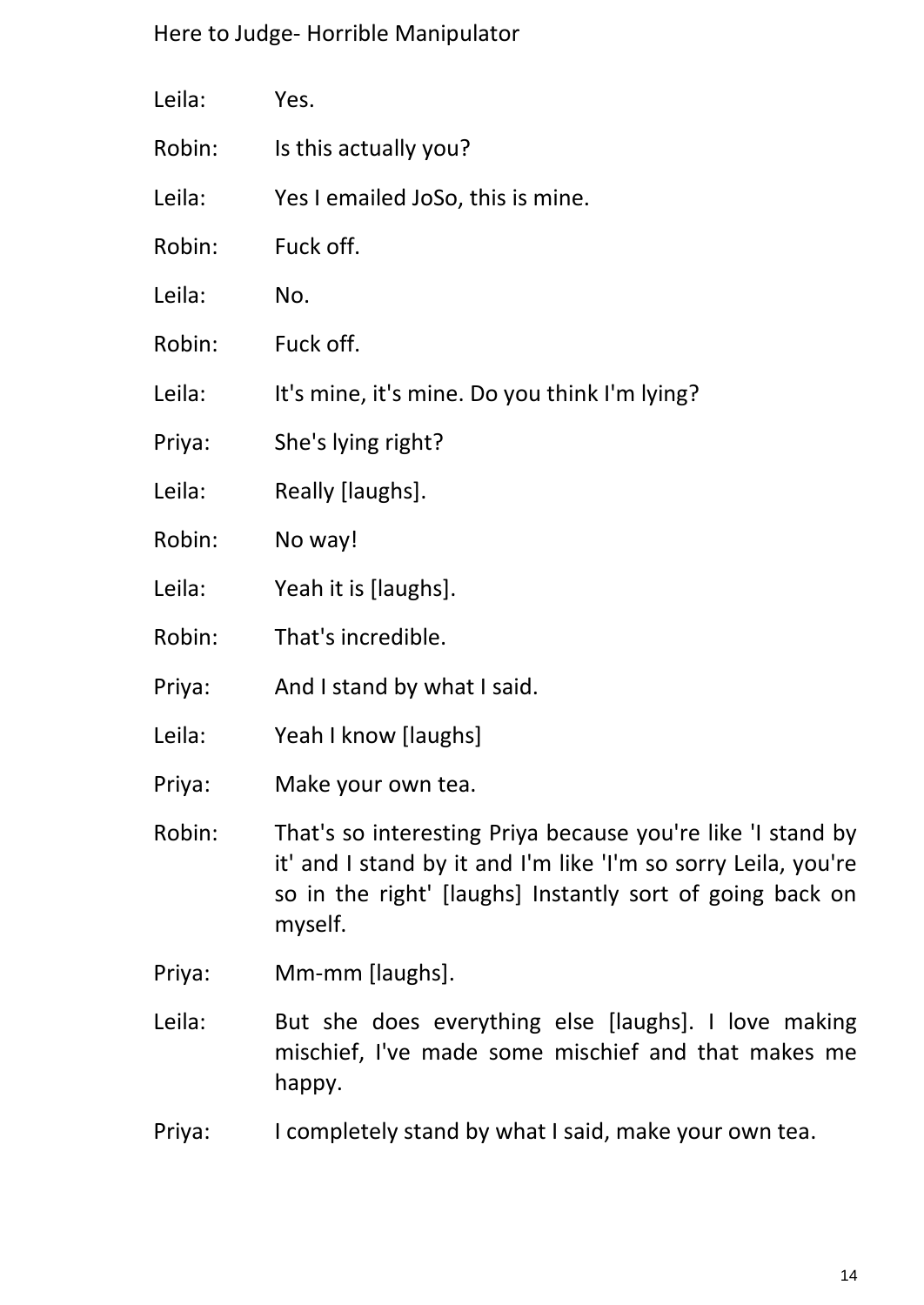- Leila: Yeah don't do a biased, what do you actually think? Because like if that's your thing that you do, like I do lots of other things.
- Priya: Does she do the cooking?
- Leila: Yeah, well no. Actually that's split, that's really split.
- Priya: You said yeah at first.
- Leila: [Sighs] We order Deliveroo for every fucking meal OK? There I said it. More or less [laughs].
- Robin: I'm just rereading this entire thing.
- Priya: I feel like tea is any time of day. So if you can just demand your partner make you a cup of tea at any time of day.
- Leila: Yeah it's bad. But that is what I do, that is what I do, I'll say 'Can I have a tea?' And she'll make it.
- Priya: You also have her bring in chairs.
- Leila: That is true. But I do other things. I do add value to this relationship I hope. Um in other ways for example, comedy.
- Priya: Sure.
- Robin: Sure.
- Leila: Using up the living room in the evening to record podcasts [laughs].
- Robin: Yes.
- Priya: Pulling up pieces of carpet.
- Leila: Pulling up pieces of carpet! [laughs]. Spaffing a whole deposit away because I want to do some redecorating.
- Robin: Yeah, yeah, yeah.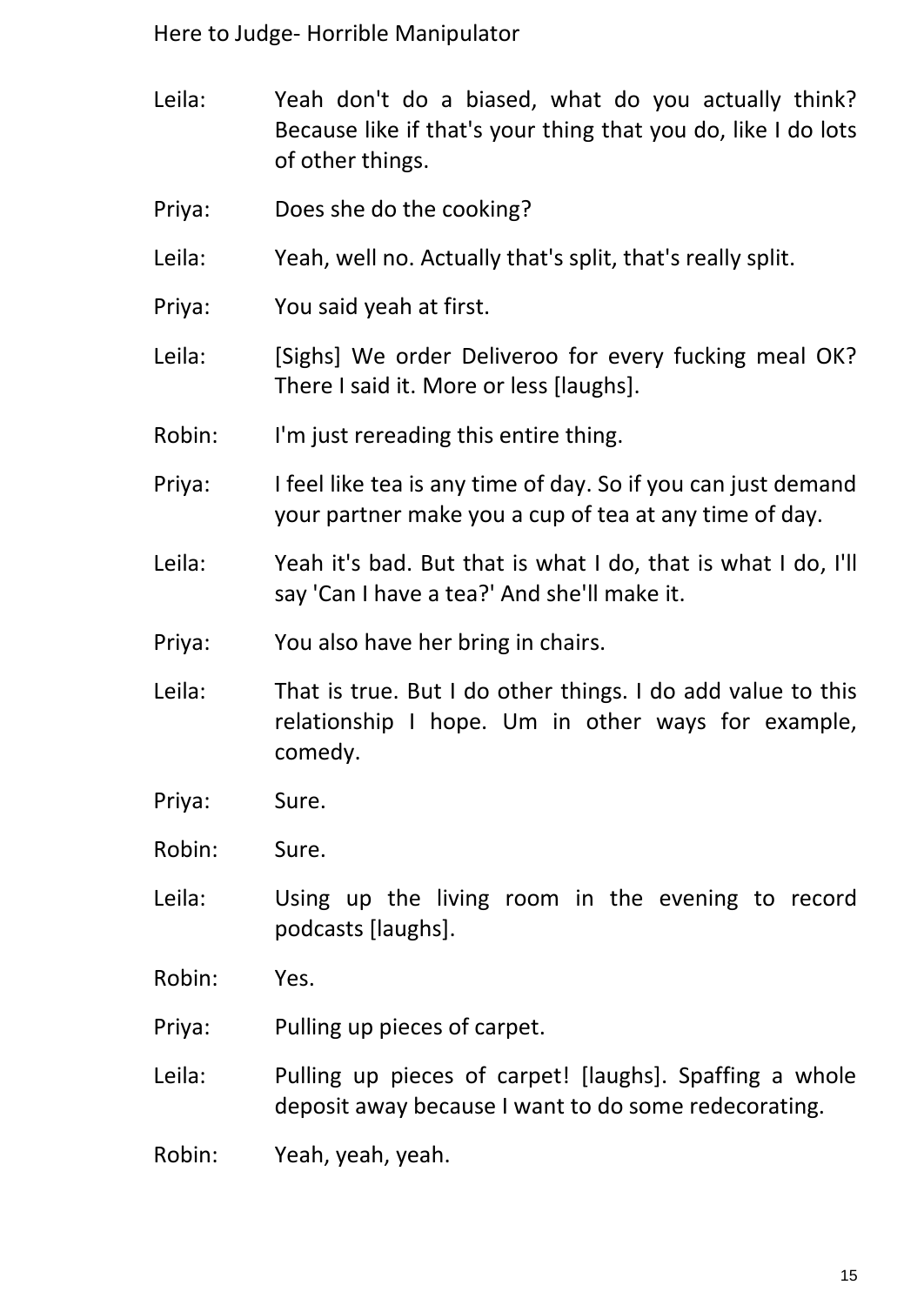- Leila: OK maybe I am the asshole. But I'm starting to think that it's a deliberate thing. They've turned really bad, they are bad.
- Robin: I just still can't get over that you tricked us.
- Leila: Why?
- Priya: You're the asshole for tricking us!
- Leila: [Laughs] Why?
- Robin: You're the asshole in a completely different reason.
- Priya: For hoodwinking us.
- Leila: I just thought it would be funny. I mean look JoSo was in on it the whole time and was fine with it and I said 'I'm not reading it out because...'
- Robin: I mean we've joked about this for months and months.
- Priya: Yeah [laughs].
- Robin: Like oh this is me.
- Leila: Yeah, yeah, yeah.
- Robin: And it's such a good time to throw one of these in. Oh my goodness.
- Leila: Yeah I just thought it would be good. But I'm glad I got an honest answer from you both. That's made me very happy.
- Robin: Your partner is a saint.
- Priya: Yeah she is. I need to check.
- Leila: What do you need to check?
- Priya: Was your end game for this to make your own judgement on your own Am I The Asshole?
- Robin: [Laughs]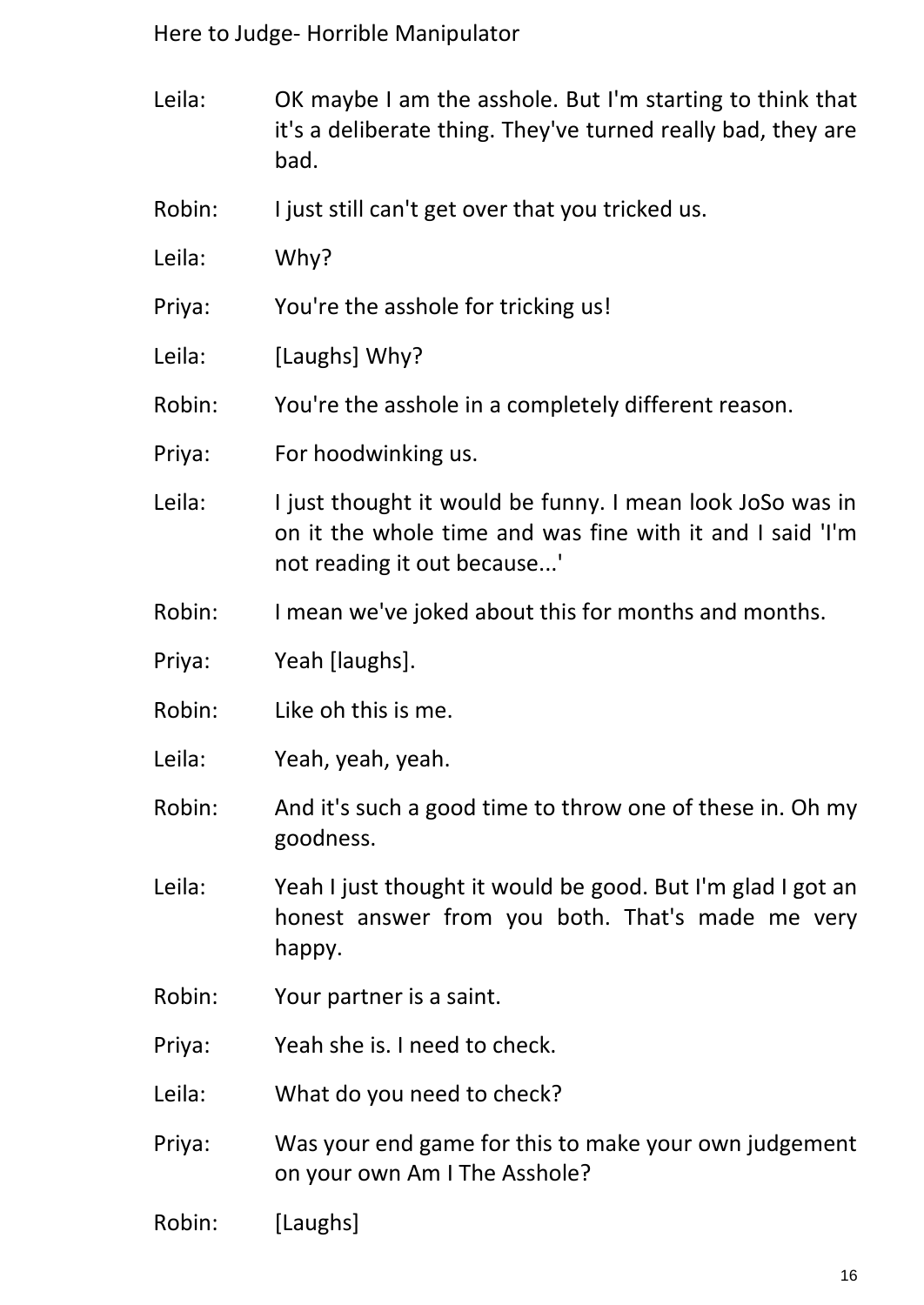- Leila: [Laughs] No, no, no, no. No.
- Priya: Because that is funkin' insane.
- Leila: [Laughs hysterically] I was going to reveal it in the end. I was going to reveal it to you both yeah.
- Priya: Oh OK.
- Leila: I promise, I wasn't just going to like sway you both and then play it to her and be like 'Hmm...
- Robin: Yeah lovely idea but you're just going to clip this one story out and play it to her going 'I'm in the right actually'.
- Priya: Am I listening to...
- Leila: [Laughs] Yeah horrible manipulator, no I swear to god I absolutely...
- Robin: This is an intervention, you tried to do an intervention to your partner on your podcast.
- Leila: [Laughs] Maybe. I mean what else are podcasts for guys? Come on? No OK that's fine.
- Robin: Oh my god.
- Leila: Anyway what is your final thought?
- Robin: I feel like I can't trust again. That's my final thought.
- Leila: No!
- Priya: None of the other stories, we won't give our actual opinions on them.
- Robin: Yeah. I killed a man. Oh yeah good one Priya! Thanks for emailing producer Jo this Priya.
- Leila: [Laughs] Well the next one is about butt rags apparently so we know who that is.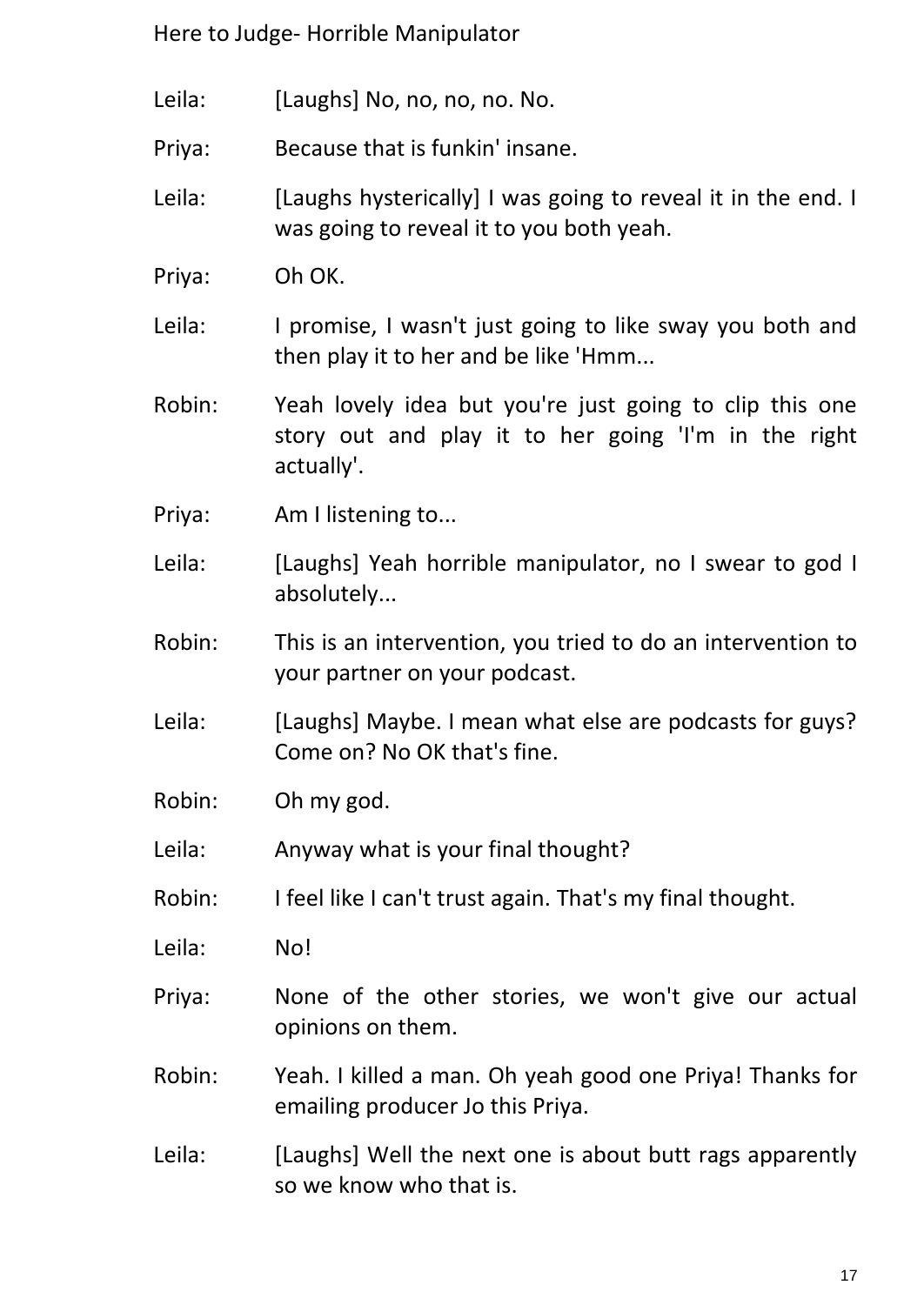- Robin: Yeah well it's completely ruined my surprise.
- Leila: [Laughs] Um, I want to know what you think, genuinely, am I the asshole?
- Priya: Make your own cups of tea, I said it very clear what I think.
- Robin: Yeah.
- Leila: Like literally I'm the asshole. Oh my god.
- Priya: Go and make a cup of tea for your partner right now.
- Leila: I know I absolutely should, that is exactly what I'll do after this now.
- Priya: Look she's gutted, she's absolutely gutted.
- Leila: I am actually devastated.
- Robin: Yeah I know you are!
- Leila: Can I come up with some sort of deal? Can I forge some sort of deal with JoSo that she reedits like all of our words to make it sound like you know, yes- you- shouldbe. Whatever like push it all together.
- Robin: What they should do is they should just change your voice like you're in the IRA and just doing one of those.
- Leila: [Laughs] Yeah, yeah, yeah.
- Robin: Just mask the entire thing. It's like why has Leila's voice changed?
- Leila: [Laughs] I can't wait for her to listen to this one. I feel like maybe she's stopped listening to them now I don't know.
- Priya: Well this is how you'll find out and then she'll have to submit one, 'Am I the asshole, I no longer listen to my partner's podcasts?'
- Leila: Oh no.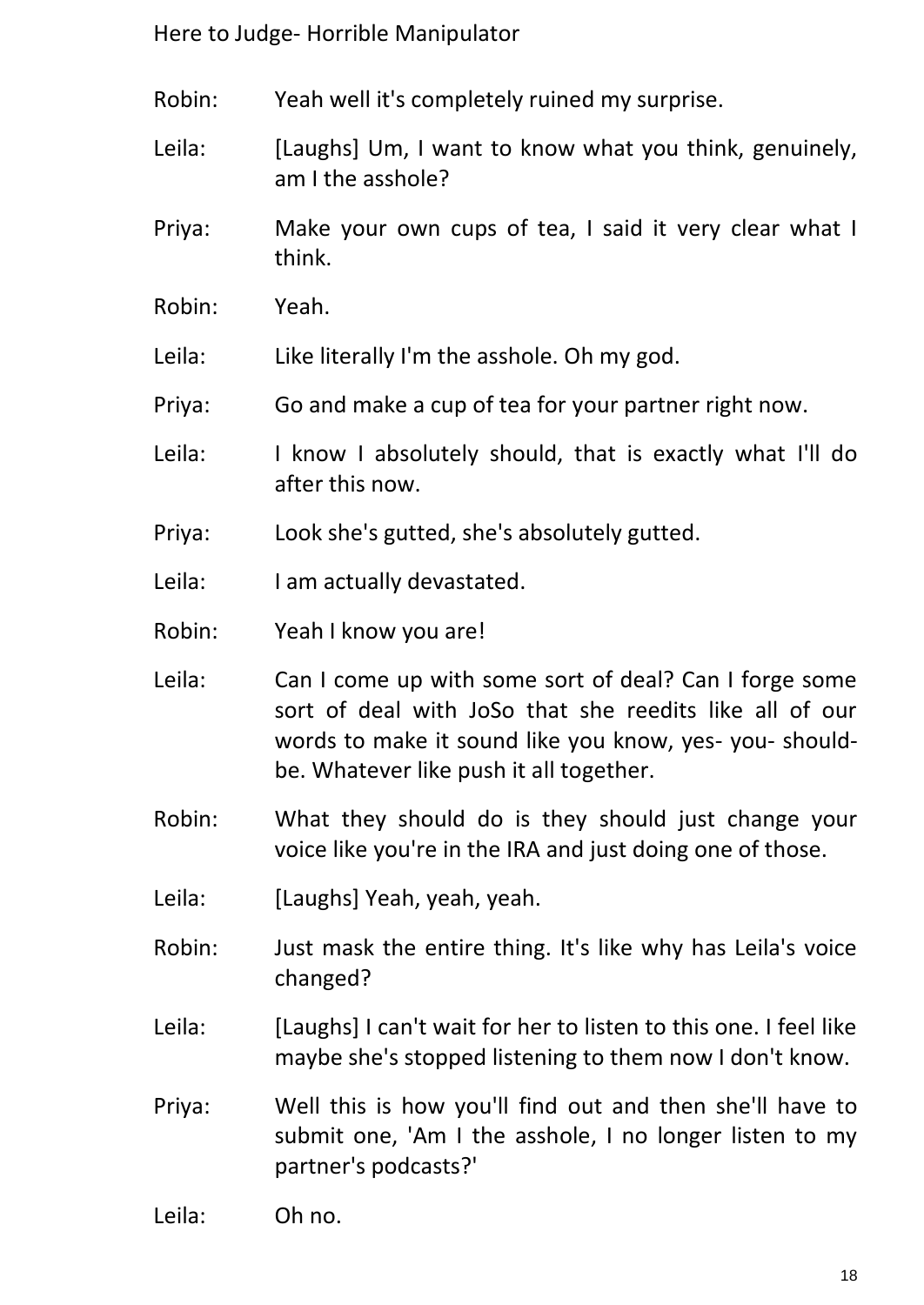- Robin: Yeah, yeah, yeah. I mean that could be any of our partners.
- Priya: That went all glitchy for me.
- Leila: Is it me, am I glitching stuff?
- Priya: Yeah.
- Robin: You're back now, I think Kitty had just put the kettle on to make a cup of tea.
- Leila: [Laughs]
- Robin: [Laughs]
- Leila: Stop. I'm genuinely devastated. That's ruined my night now.
- Robin: I'm delighted that me and Priya were both straightaway, of course you're the asshole.
- Leila: Yeah asshole, massive ass! Biggest cunt we've ever read!
- Robin: [Laughs]
- Priya: [Laughs]
- Leila: Hope she dies.
- Priya: Leave her!
- Robin: We're usually so even handed with it, and just like 'Well I don't know, I can see, let's play devil's advocate'. It was like 'No!' [laughs].
- Priya: [Laughs]

[Here to Judge- Interim Music]

- Robin: 'Am I the asshole for not cleaning up my butt rags? I, 31, Robin...
- Leila: [Laughs] Mock The Week star Robin.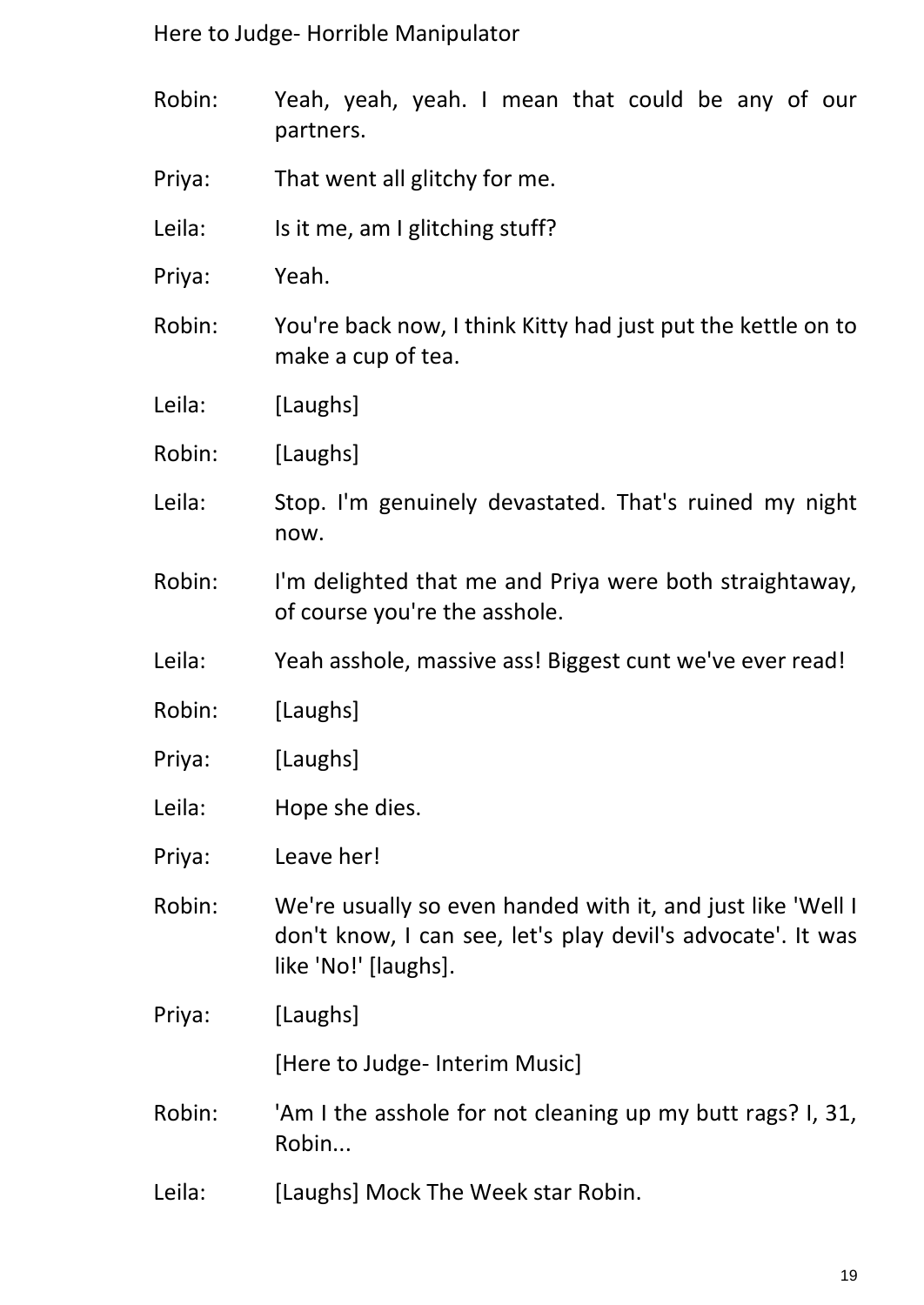Robin: [Laughs] I was recently on Mock The Week and. OK 'Am I the asshole for not cleaning up my butt rags? As ludicrous as this sounds my wife is still out on a jog after shouting herself hoarse at me, and now that the kids are doing their online schooling in the basement I finally have time to write this and see if what I did really warranted being screamed at.

> When I was growing up my mother was very particular about teaching us to clean properly down there. We were taught that after your done using the rag just toss it the corner of the shower, my mother would pick them up while doing the laundry. I understand that to some people this might seem a little strange, but it's just how things were in my house. My wife and I have been married for 11 years and she has known about this habit of mine since we were dating (I managed to hide it from her for the first few months but she kept asking why I never showered at her apartment, so I eventually confessed. The look on her face was absolutely priceless). I work 60 to 70 hours a week running my online business while she's a stay at home mum, so she does all the housework (minus dishes and taking out the trash, those are the chores she hates doing the most, so I do them for her). Lately she's been asking me to clean up my butt rags, that's what she calls them, because she's tired of having to deal with them.

> I told her if she wants me to do laundry (which is also a daily task in our house instead of dishes) I can clean them up but if not, cleaning up the shower rags are part of laundry duties. This argument has been going on for weeks now and it all boiled over this morning after I took my shower. I came down from breakfast and my wife asked me if I'd cleaned up my butt rag. I told her if she was planning on doing the dishes after breakfast I would be more than happy to take care of the laundry today. We bickered back and forth for a few minutes and that's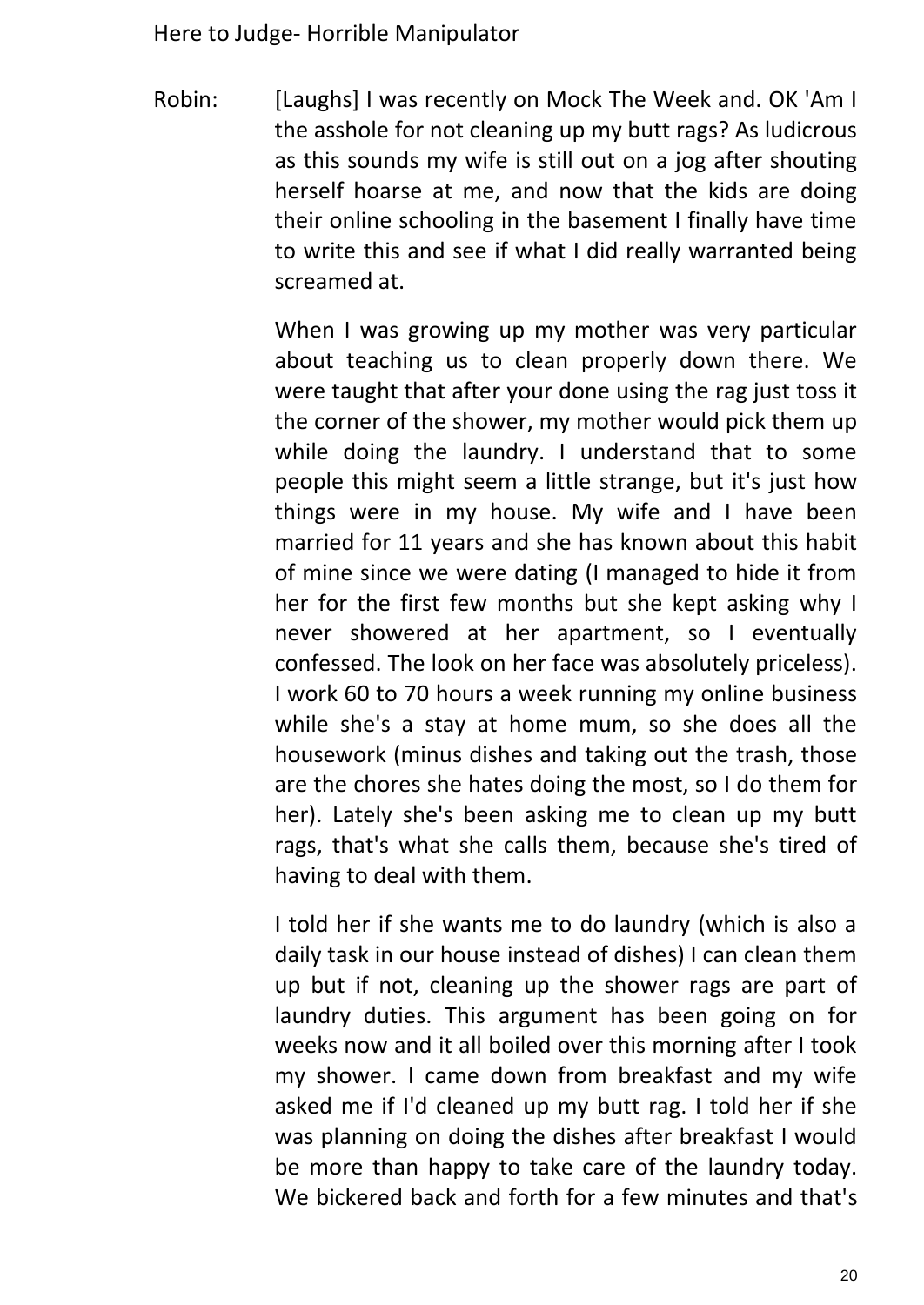when our six-year-old daughter piped up with 'I'll clean up daddy's butt rags for you mummy'. I burst out laughing but my wife went ballistic. She told me I should be ashamed of myself thinking that this was funny and she got even more mad when I suggested our youngest is now old enough to start earning some money for doing chores anyway so why not? We pay our son to do yard work and my other daughter gets paid to clean the windows, so our youngest would eventually want to start earning her own allowance eventually right? My wife flatout told me that under no circumstance will she allow our child to clean up my butt fifth, new term she invented just this morning, and then went out for a jog. She's been gone almost for an hour and I'm getting a little worried now because she's not responding to my texts. Am I the asshole?' Christ!

- Priya: This one is bleak.
- Robin: This one is sooo bleak.
- Leila: Yeah this is like...
- Robin: It's so layered.
- Leila: I thought you said 'It's so Leila' this one's awful
- Priya: Here we go.
- Robin: [Laughs] Yeah. This is another one, this is another Leila!
- Leila: [Laughs]
- Robin: Am I the Leila?
- Priya: Buy a bidet. Buy a bidet and fix your life. Why?
- Leila: Buy a bidet and fix your life! Priya Hall titles.
- Robin: Yeah. 'Hi! I'm Priya Hall!'
- Leila: [Laughs] How many times have we recommended people use bidets on this show?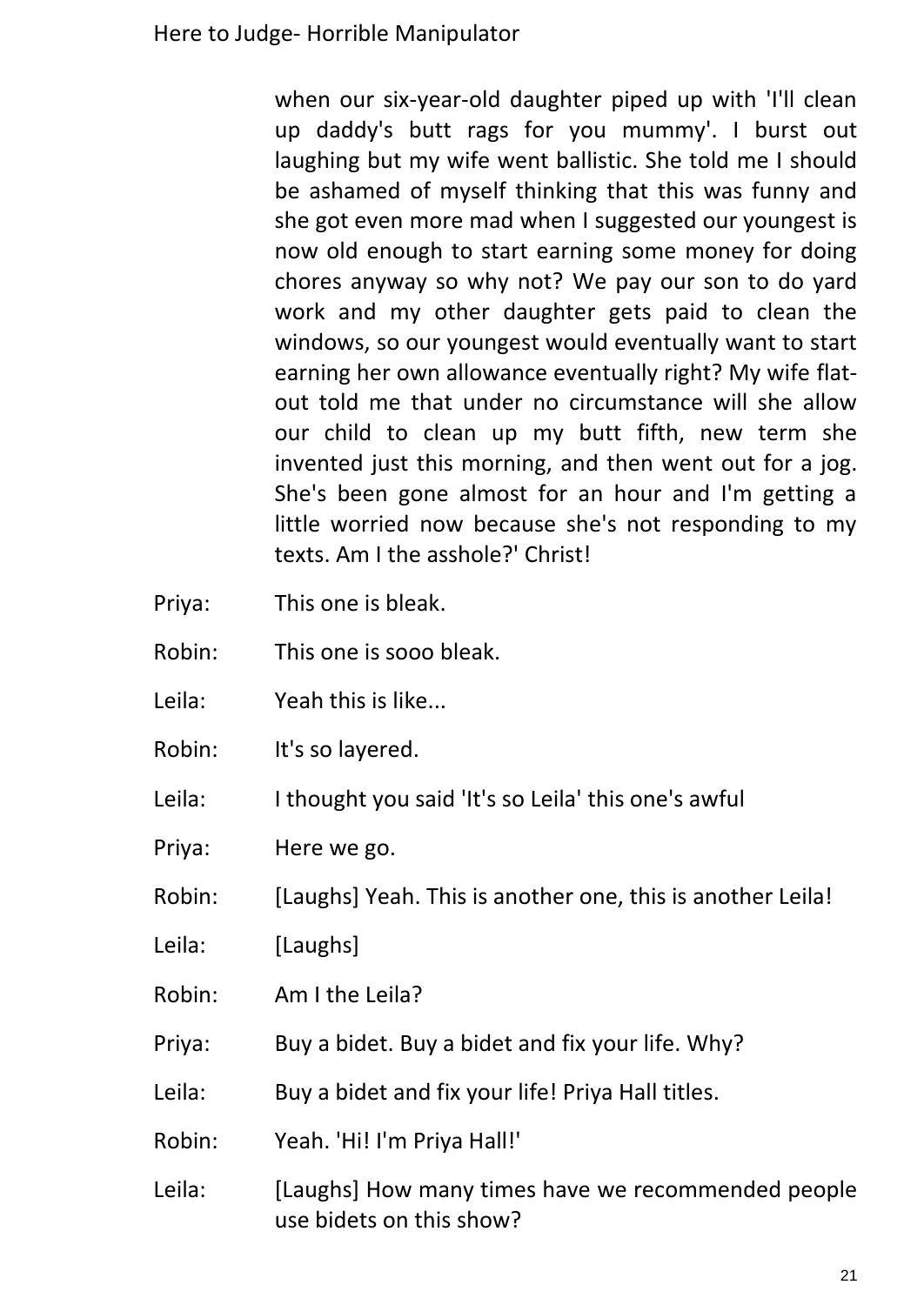- Robin: At least a couple.
- Priya: Every time an asshole is mentioned, a bidet is recommended.
- Leila: Yeah that is very true.
- Robin: It's a strange one isn't it? I mean it got way worse for me as soon as he was like 'Of course our youngest daughter can clean up my shit for money'.
- Priya: Yeah.
- Leila: Yeah that's, yeah.
- Priya: The minute he was like 'Well my mum used to clean it up' I was like, oh no.
- Leila: No, no. No.
- Priya: It feels very icky and gendered who has to clean this man up.
- Robin: Totally.
- Priya: The fact that he does chores for his wife not does chores in the house.
- Robin: Exactly.
- Leila: Yeah but who makes the tea guys?
- Priya: Well. He makes the tea but he handles the tea with his poopy hands so.
- Leila: Ugh, no that's wrong isn't? You can't be fucking making your child wipe your ass. No, no, no, no, no.
- Robin: Have these people not heard of like moist toilettes?
- Priya: Yeah.
- Leila: Yeah.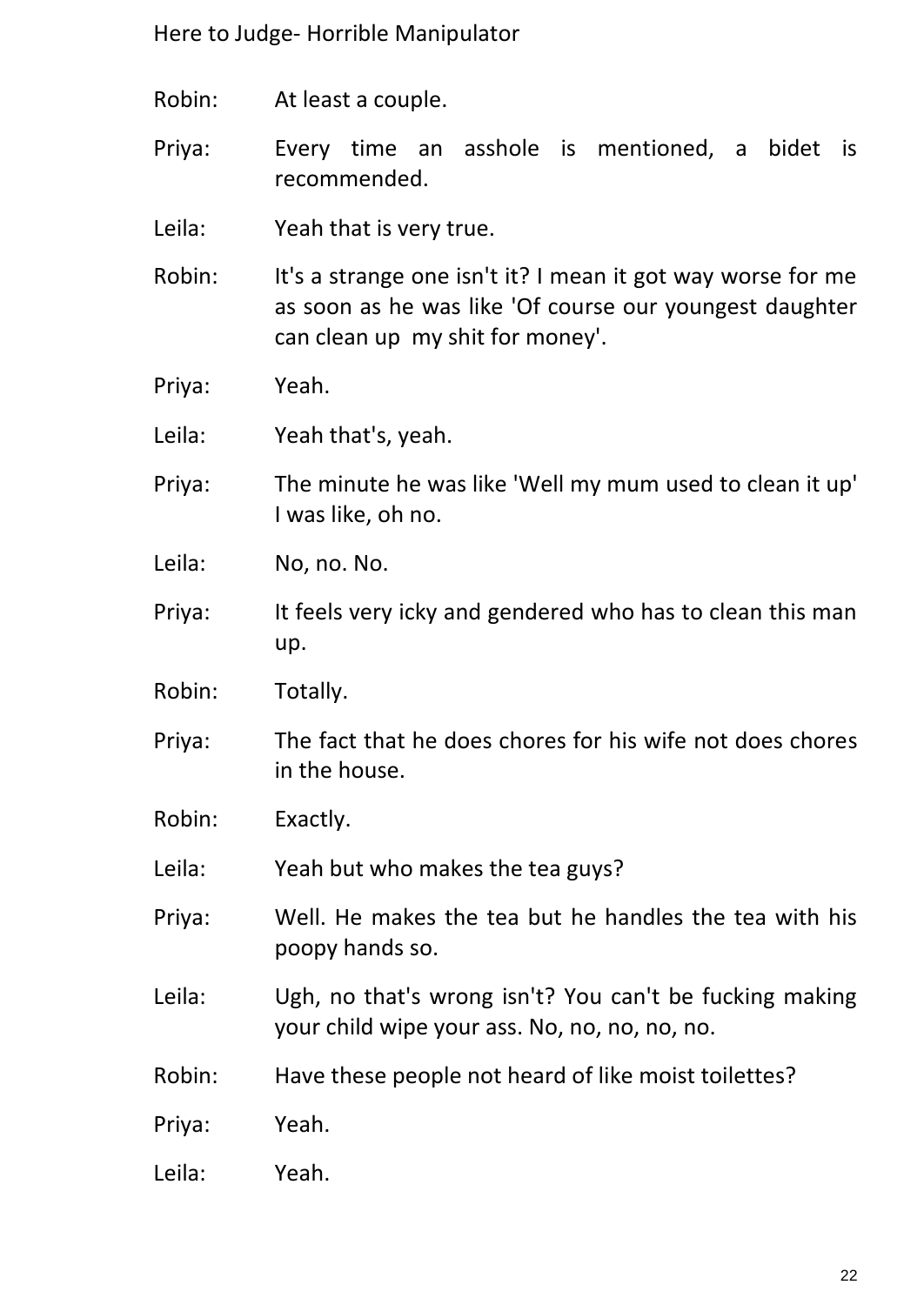- Priya: I understand wanting to clean but there are other ways to do it right?
- Leila: Just like have a shower, you don't even need a bidet. Just like hop in, hop out.
- Robin: Yeah he's already having a shower.
- Leila: Yeah exactly so what the fuck?
- Robin: And he's leaving his like ass rag in the corner of the shower whilst he's having a shower.
- Leila: No. This is horrific.
- Priya: Yeah.
- Robin: Also not to go into it properly but what are we thinking?
- Leila: No let's go into it properly, go on.
- Priya: Yeah let's get into it.
- Leila: Let's go fully into the sphincter of today.
- Robin: Is it like a wet flannel is what he's using?
- Priya: I'm thinking yeah it must be a new flannel every time that he just throws in the corner of the shower and maybe they pile up. So they have like a pile of butt rags.
- Robin: Ugh!
- Priya: Because that's what I understood.
- Robin: What?!
- Priya: Every time they use one they throw it in the shower and mummy will pick it up.
- Robin: But it's a laundry thing, so these are reusable. So they're getting washed.
- Priya: Yeah.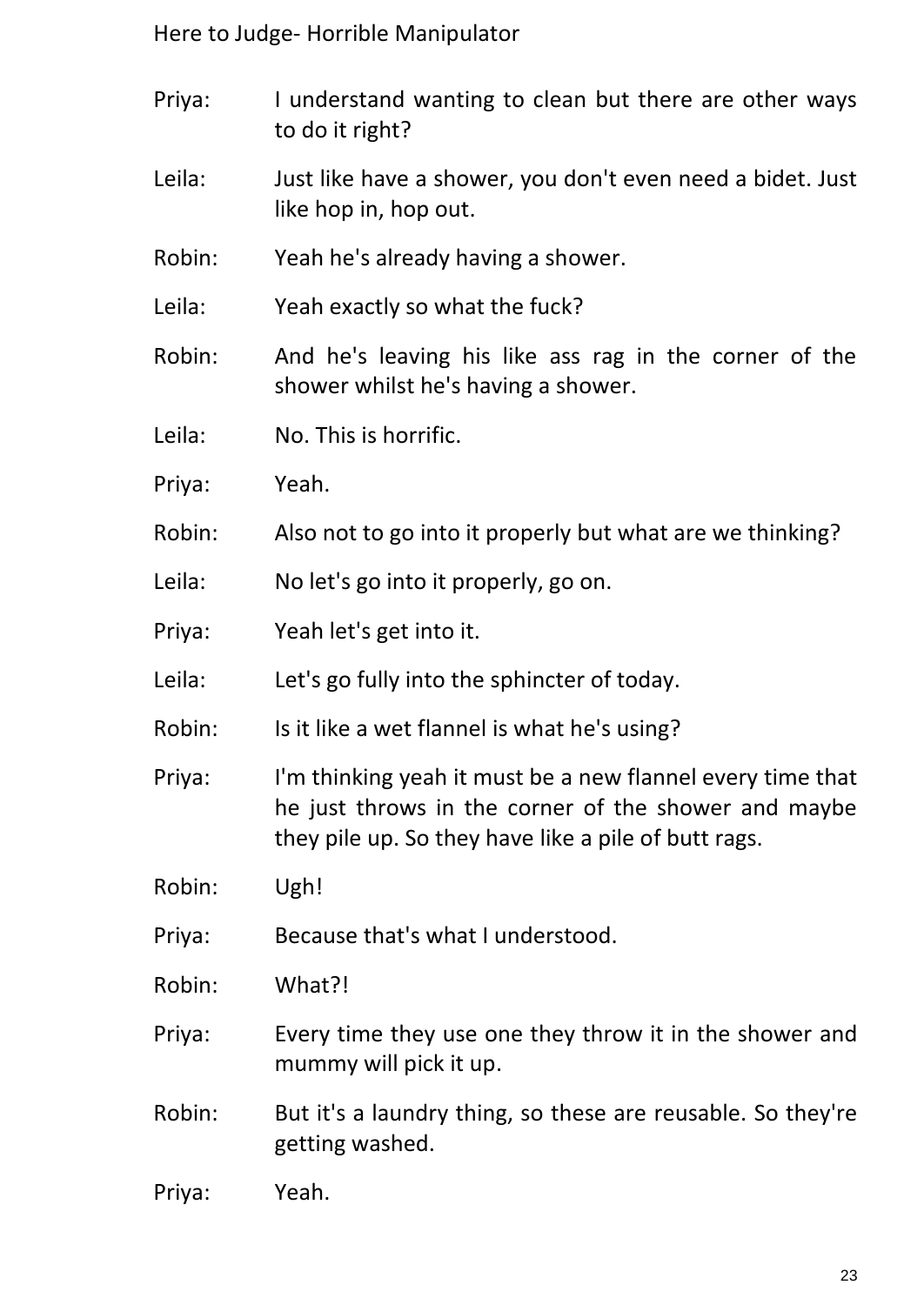- Robin: If it's a laundry task then he has like seven butt rags.
- Leila: Or he's one of those people that like, I do this with flannels, not for my bumby, but for my face.
- Robin: Bumby! Bumby. Hello Bumby!
- Leila: This is another thing that we recently met someone via moving houses, a tradesman and bleep his first name his name is [bleep] Bumby. And me and Kitty just think it's the funniest thing we've ever heard, his name is Mr Bumby. Mr Bumby.
- Robin: Mr Bumby is very funny.
- Leila: So yes but now we just say bumby for bum because it's fun.
- Robin: Yeah calling your asshole Mr Bumby is very funny.
- Leila: Yeah Mr Bumby.
- Priya: [Laughs] 100% onboard with that.
- Robin: Yeah, yeah, yeah. I mean this guy is obviously the dirty asshole in the story right?
- Priya: He's awful.
- Robin: Because I'm sure we're throwing a lot of stuff at him that he hasn't talked about but it seems like he has a problem with women and a problem with responsibility as a father. And it's just a bit of a gross man child.
- Priya: It also seems like he's very willing and ready to project that onto his children from the age of six.

Leila: Yeah, yeah, yeah.

Robin: Imagine being like the butt rag? Yeah sure if you were taught something sure, but if then you were told 'Look not everyone does this' and his wife is clearly very understanding about this.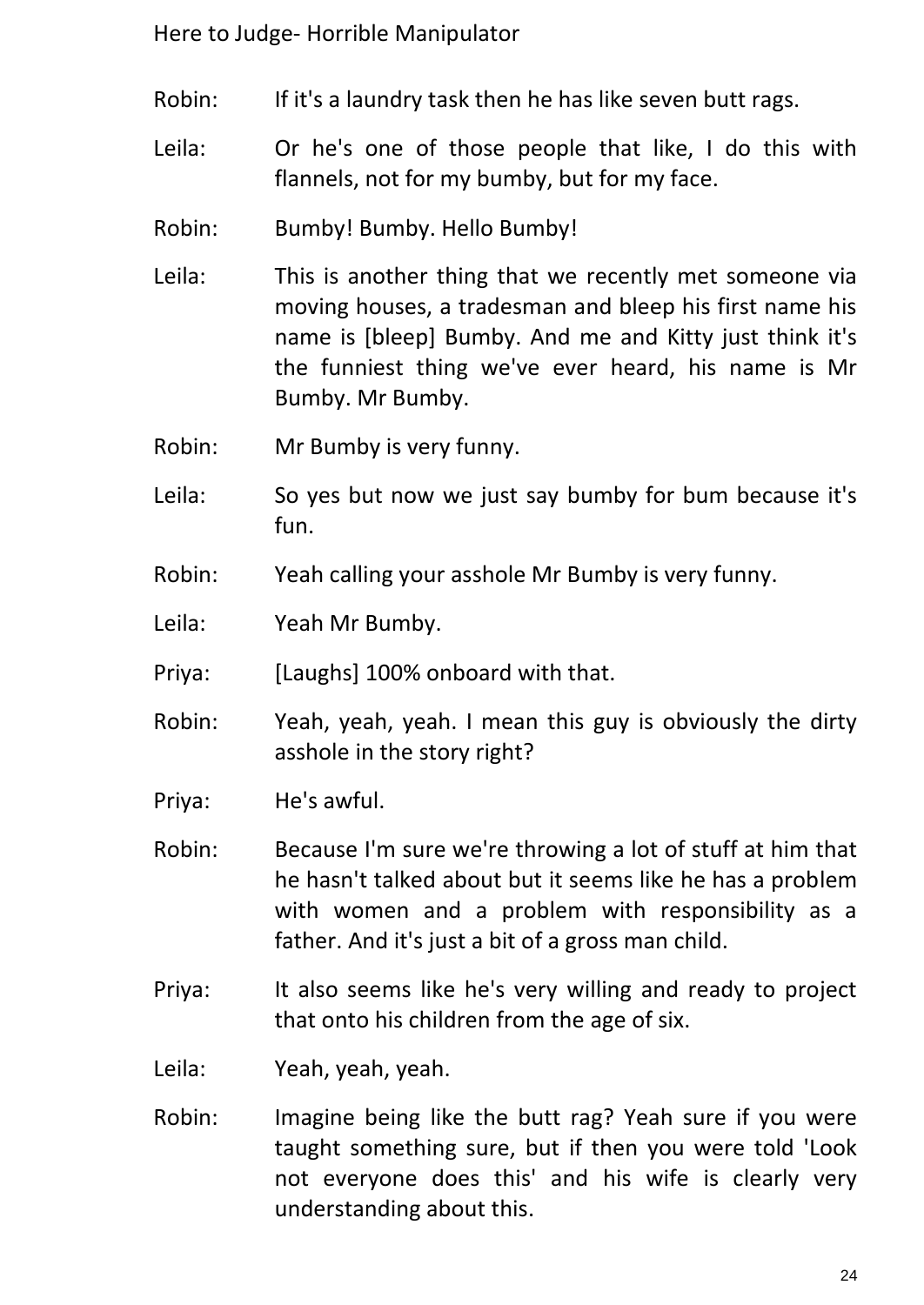- Leila: Yeah.
- Robin: Also like when he's like 'I told her about this and her face was priceless lol pranks'.
- Leila: Eww horrible.
- Robin: No!
- Leila: Stop pranking people [sniggers] says me who just definitely pranked you guys.
- Robin: Oh you're such a pranker.
- Leila: Yeah.
- Robin: You're Here to Judge's Lee Nelson.
- Leila: [Laughs]
- Priya: [Laughs] Put that on your Edinburgh poster.
- Leila: Lee if you're listening, what's his real name again?
- Robin: Simon.
- Leila: Simon, if you're listening Simon, hello.
- Robin: [Laughs]
- Leila: So this man is the asshole, correct?
- Robin: Yeah.
- Priya: Oh yeah. And his mum has questions that need answering.
- Robin: Yeah.
- Leila: Yeah.

[Here to Judge Theme Song]

Melanie: This has been a Little Wander production. Music from Rhodri Viney. Local artwork from Sam Roberts. Voice